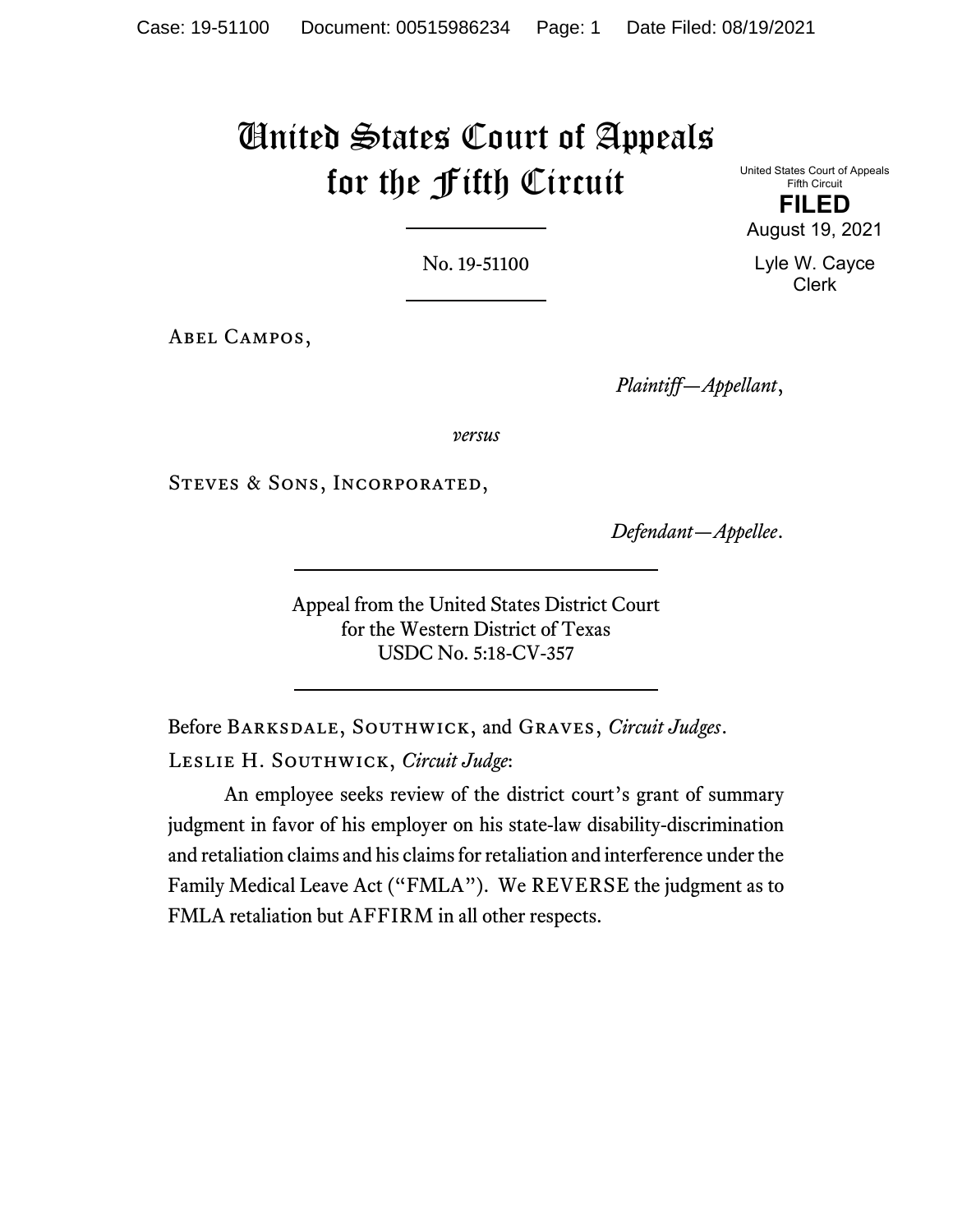## FACTUAL AND PROCEDURAL BACKGROUND

At the summary-judgment stage, the district court must view the evidence in the light favorable to the party opposing judgment. *Tolan v. Cotton*, 572 U.S. 650, 656–57 (2014). Consequently, we will view the events in this case through the nonmovant employee's relevant evidence, even if disputed, and the employer's undisputed evidence. We will identify some of the disputes as well.

Steves & Sons, Inc. manufactures wooden residential doors. The company hired Abel Campos as a welder in 2008. Later, Campos was promoted to a role requiring the maintenance and cleaning of the glue spreaders that are an integral part of the company's manufacturing process. This position required less welding but more physically demanding activities. Campos stated that his work with glue spreaders required standing, walking, sitting, and lifting objects up to 45 to 50 pounds. An engineer from Steves & Sons detailed that the glue-spreader-maintenance role required "the ability to squat and bend, climb stairs and ladders, walk throughout the plants, sit and stand for extended periods of time, . . . operate complex equipment and machinery," and regularly "lift heavy objects." While employed in this role in 2015, Campos learned that he needed open-heart surgery.

According to Campos, after he discussed his need for surgery with his supervisor, he was referred to the company's human-resources department. What occurred in his meeting with human resources is less clear. Campos stated that human resources provided FMLA paperwork, which his doctor filled out and Campos personally delivered to the company. The company's representative, though, stated that she was unaware of Campos's impending heart surgery until after he had undergone the surgery. Steves & Sons' human-resources representative maintained that she never received any FMLA paperwork from Campos.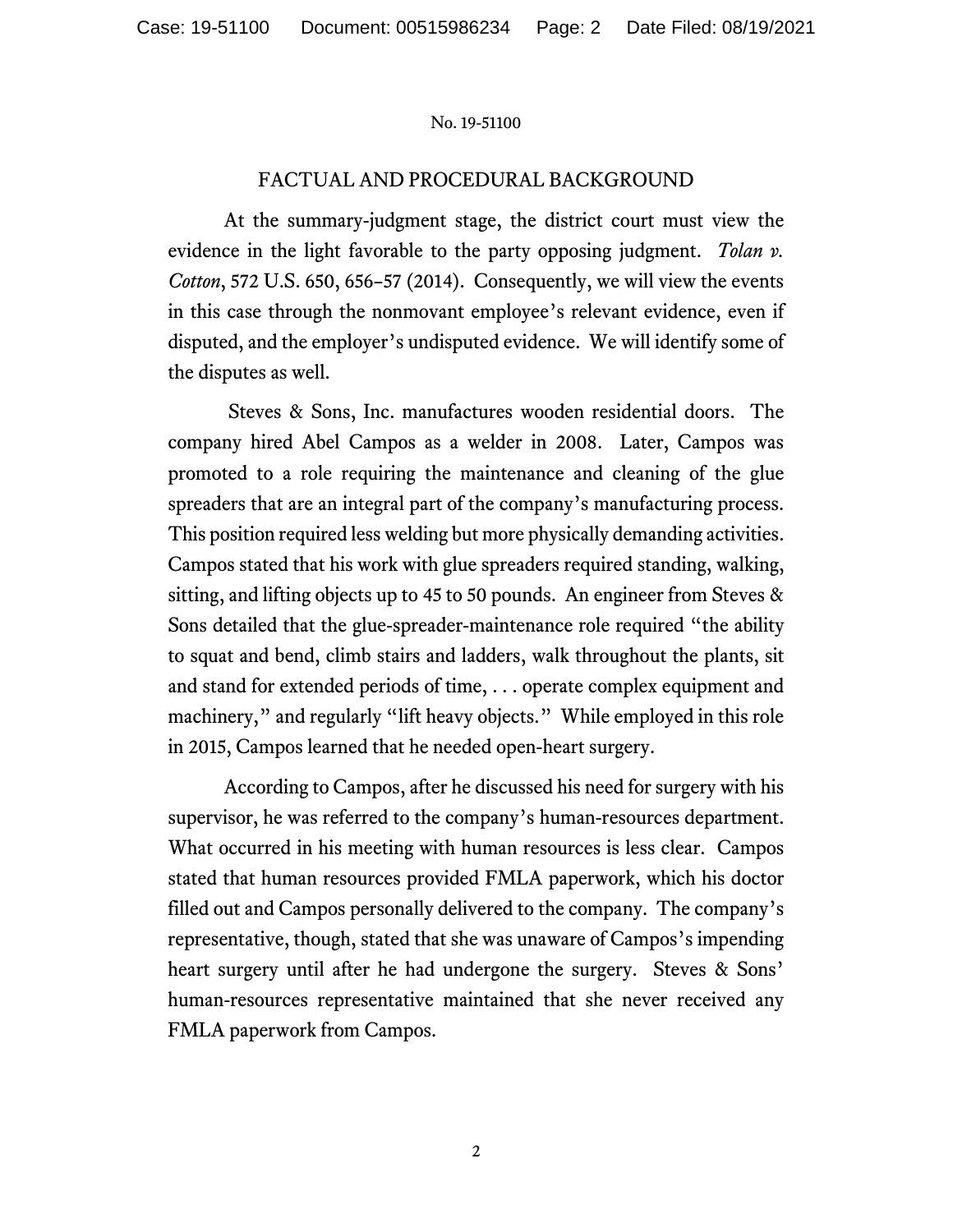Campos's last day at work was July 20, 2015, and his surgery took place a few weeks later on August 5. Campos experienced complications from the surgery, leaving him comatose and in critical condition for several weeks thereafter. Before he was released from the hospital, Campos received text messages from his supervisor that made him question his employment status. After receiving these messages, Campos confirmed with human resources that he still had a job. Thus, Campos understood he was still employed "as long as [he brought] in [his] release forms." Six weeks postsurgery, Campos left the hospital. He was not, however, able to return to work at that time.

On October 27, Campos returned to Steves & Sons with what he thought was an adequate release to return to work. This form-style document was signed by a licensed vocational nurse ("LVN"), not by his physician. The option on the document that the LVN had marked would apply was: "May return to work/school, no restrictions." No one at Steves & Sons suggested that the document was insufficient. There is disagreement as to whether Steves & Sons offered Campos an alternate position that Campos then rejected or instead simply terminated Campos's employment. Under either scenario, the company officially ended Campos's employment on November 30, 2015.

Following his termination, Campos filed for Social Security Disability benefits in December 2015. In March 2016, Campos filed a charge with the Equal Employment Opportunity Commission ("EEOC"), claiming discrimination based on disability and retaliation. He then filed suit in state court in November 2016. After Campos amended his complaint to include federal FMLA-related claims, Steves & Sons removed the case in April 2018 to the United States District Court for the Western District of Texas.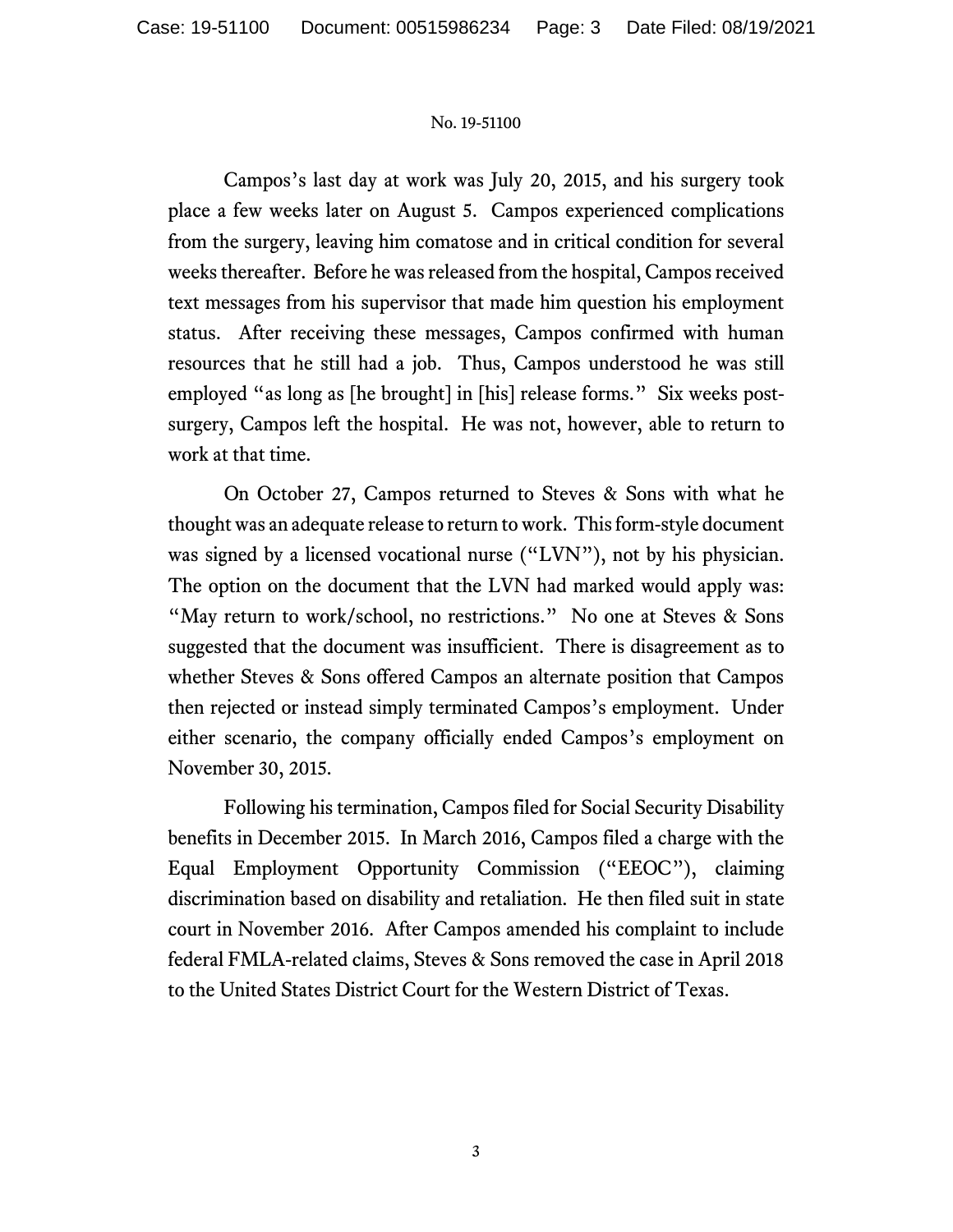Steves & Sons eventually moved for summary judgment. When the district court granted the motion, it also granted the company's motion to strike several pieces of evidence that Campos used to support his response to the summary-judgment motion. Important for this appeal, the district court ruled that the release-to-work document completed by an LVN was inadmissible hearsay and unauthenticated. The district court further held that, even if considered, the LVN document "would not change the outcome as a matter of law."

Without the release to return to work, the district court found that Campos was not qualified to return to work. Not only could Campos not "establish that he was qualified at the time of his termination," but the district court also held that he "failed to show that a reasonable accommodation of his disability would have enabled him to perform the essential functions of his job." It thus concluded that Campos failed to show a *prima facie* case of discrimination. It also determined that even if Campos proved his *prima facie* case, Steves & Sons provided legitimate, nondiscriminatory reasons for the employment termination, which Campos failed to refute with substantial evidence of pretext or with evidence that his disability was a motivating factor.

Campos's failure-to-accommodate claim similarly failed for his inability to prove that he was a "qualified individual." There was evidence that Campos, upon presenting the release-to-work document, requested an accommodation that would allow him to attend dialysis treatment a few days per week. The district court found that this request was related to the gluespreader position that had been filled during Campos's FMLA leave. This meant to the court that "[t]here [was] no indication in the record that Plaintiff requested, and Defendant rejected, a modified schedule with respect to the alternative position."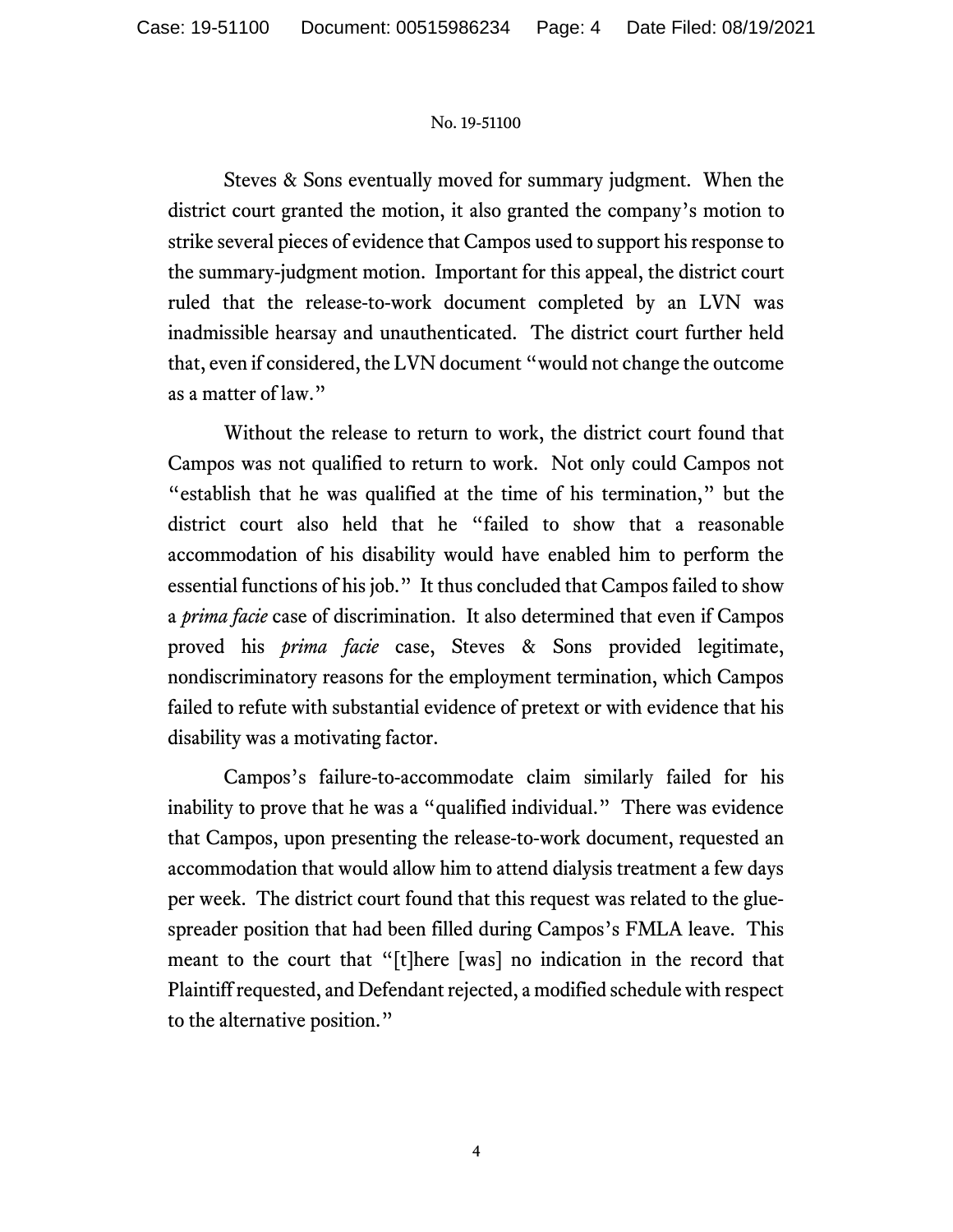The FMLA retaliation and interference claims faced a similar fate. As to retaliation, the district court concluded that Campos demonstrated a *prima facie* case, which shifted the burden to Steves & Sons to present legitimate, nonretaliatory reasons for the termination. The district court concluded that "[f]or the same reasons as under the [Americans with Disabilities Act ("ADA")], the [c]ourt finds these to be sufficiently legitimate, nonretaliatory reasons." The court found no evidence of pretext or that Campos's use of FMLA was a motivating factor. Finally, the district court granted summary judgment on the interference claim. The court explained that because Campos received the maximum amount of FMLA leave before his termination, he could not show prejudice for any possible interference. Campos appealed.

# DISCUSSION

We review a grant of summary judgment *de novo*. *LeMaire v. La. Dep't of Transp. & Dev.*, 480 F.3d 383, 386 (5th Cir. 2007). Such a judgment is proper only if "there is no genuine dispute as to any material fact." FED. R. Civ. P. 56(a). "We may affirm a summary judgment on any ground supported by the record, even if it is different from that relied on by the district court." *Holtzclaw v. DSC Commc'ns Corp.*, 255 F.3d 254, 258 (5th Cir. 2001).

Campos claims that Steves & Sons' actions were discriminatory and retaliatory in violation of the Texas Labor Code and, in the amended complaint, in violation of the FMLA. Though the district court read in ADA claims, these claims are not part of the complaint itself. Instead, the ADA is used to interpret the state-law disability-discrimination claims. Thus, the only claims before this court are (1) discrimination under Texas law,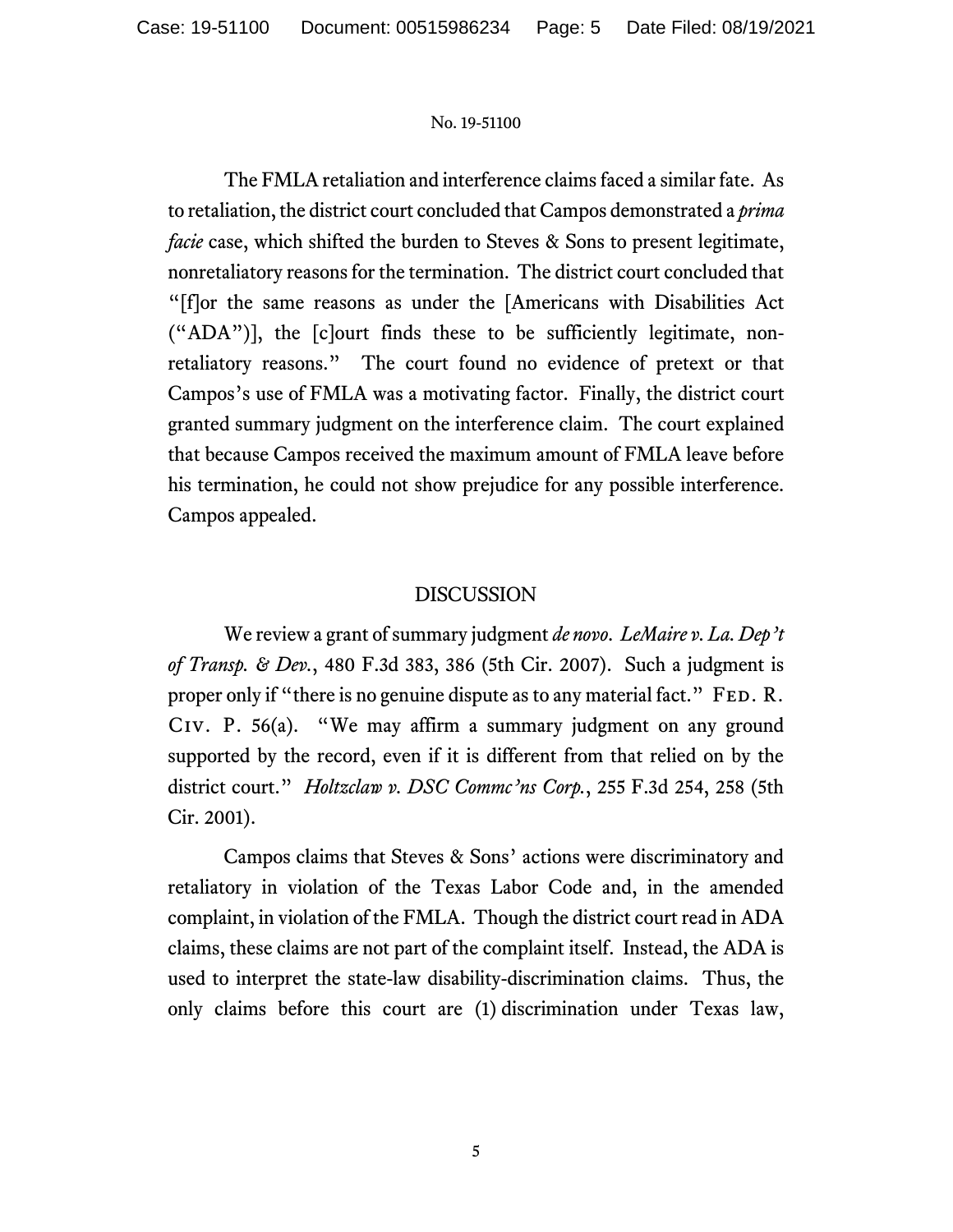(2) retaliation under Texas law, (3) interference with FMLA rights, and (4) retaliation under the FMLA. [1](#page-5-0)

# *I. State-law claims*

Campos brought two distinct state-law claims under Chapter 21 of the Texas Labor Code. We discuss them separately.

# *A. Chapter 21 disability discrimination*

Texas law prohibits employers from discriminating against their employees based on disability. TEX. LAB. CODE § 21.051(1). Because the Texas statute parallels the ADA, we treat such claims similarly. *Pegram v. Honeywell, Inc.*, 361 F.3d 272, 285 & n.13 (5th Cir. 2004). Despite the similarity, pleading a related claim under Texas law does not mean that an equivalent ADA claim is actually raised. We conclude there is no ADA claim here.

A plaintiff can prove discrimination through direct or circumstantial evidence. *EEOC v. LHC Grp., Inc.*, 773 F.3d 688, 694 (5th Cir. 2014). When circumstantial evidence is the basis for the claim, the *McDonnell Douglas* burden-shifting framework applies. *Id.* (citing *McDonnell Douglas Corp. v. Green*, 411 U.S. 792 (1973)). First, the employee has the burden to prove the *prima facie* elements: "(1) that he has a disability; (2) that he was qualified for the job; [and] (3) that he was subject to an adverse employment decision on account of his disability." *Moss v. Harris Cnty. Constable Precinct One*, 851 F.3d 413, 417 (5th Cir. 2017) (alteration in original). If the employee demonstrates the *prima facie* elements, the burden shifts to the employer to present legitimate, nondiscriminatory reasons for the adverse action*. LHC* 

<span id="page-5-0"></span><sup>&</sup>lt;sup>1</sup> The grant of summary judgment on Campos's failure-to-accommodate claim has not been challenged on appeal.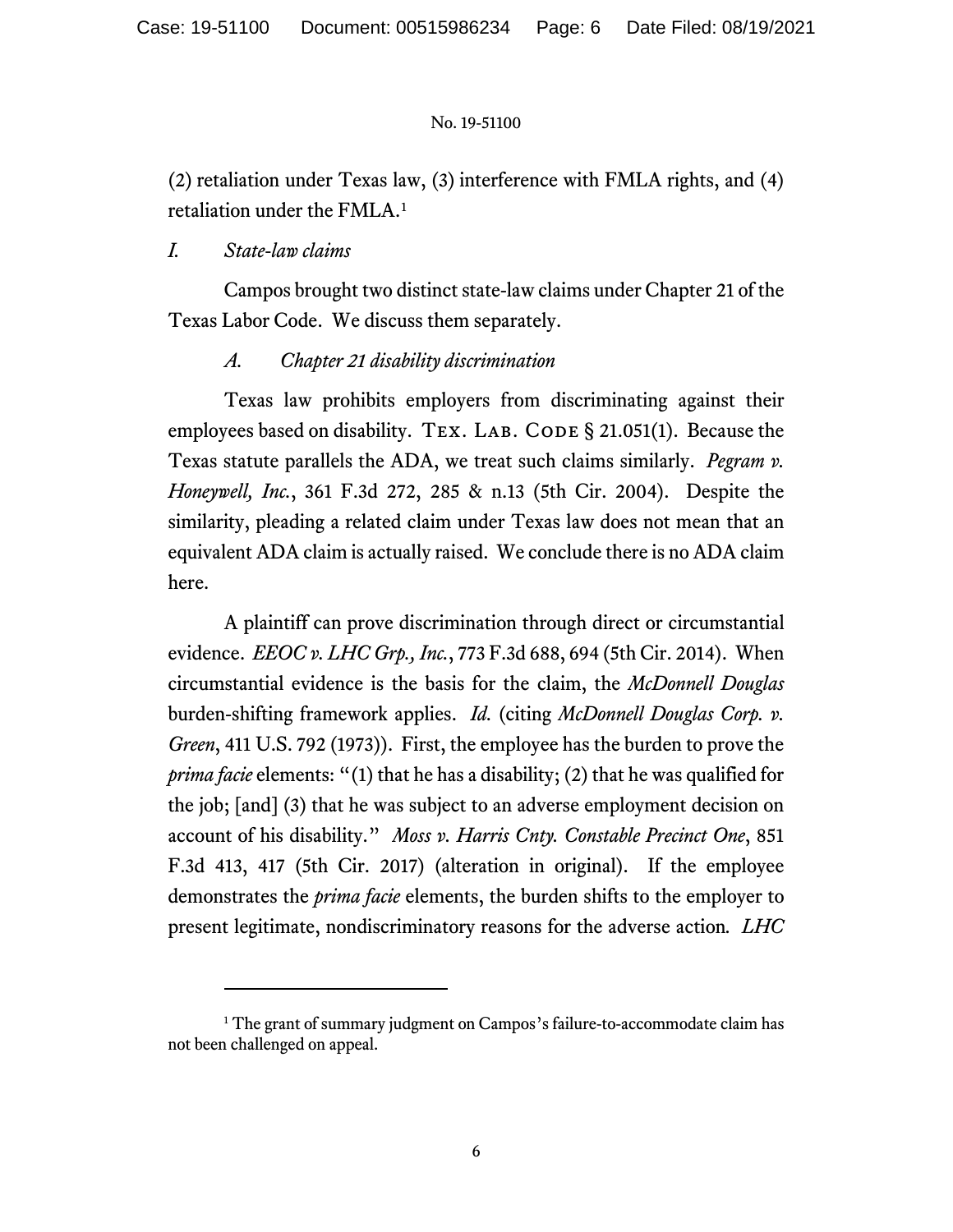*Grp.*, 773 F.3d at 694. If the employer submits such reasons, the burden shifts back to the employee to show that those reasons are pretextual. *Id.* 

The standard of causation for reviewing pretext is less stringent under Texas state law than under federal law. *See Quantum Chem.Corp. v. Toennies*, 47 S.W.3d 473, 477, 479–80 (Tex. 2001). Though a "but for" standard would apply under federal statutes, the Texas framework applies a "motivating factor" standard in all state unlawful-employment-practice claims under Section 21.125 of the Texas Labor Code. *Id.* at 480. Because Section 21.125 includes disability discrimination, the motivating-factor test is applicable here. *See* TEX. LAB. CODE § 21.125(a).

We now examine whether Campos has proven the *prima facie* elements of disability discrimination. The district court determined that it was undisputed that Campos was disabled and suffered the adverse employment action of having his employment terminated. Without evaluating the accuracy of the district court's conclusion as to Campos's disability status, we focus our attention on whether Campos was qualified for the job. Qualified means that at the time of his discharge, "either (1) [he] could perform the essential functions of the job in spite of [his] disability," or "(2) that a reasonable accommodation of [his] disability would have enabled [him] to perform the essential functions of the job." *Moss*, 851 F.3d at 417 (alterations in original) (quoting *LHC Grp.*, 773 F.3d at 697).

Campos argues that the release signed by an LVN that asserted he could return to work without restrictions creates a genuine dispute of material fact as to whether he was qualified. We emphasize that as to the *prima facie* case, the question is whether there is some evidence that Campos was actually qualified to return to work. We will later discuss how the LVN document is relevant on a different issue.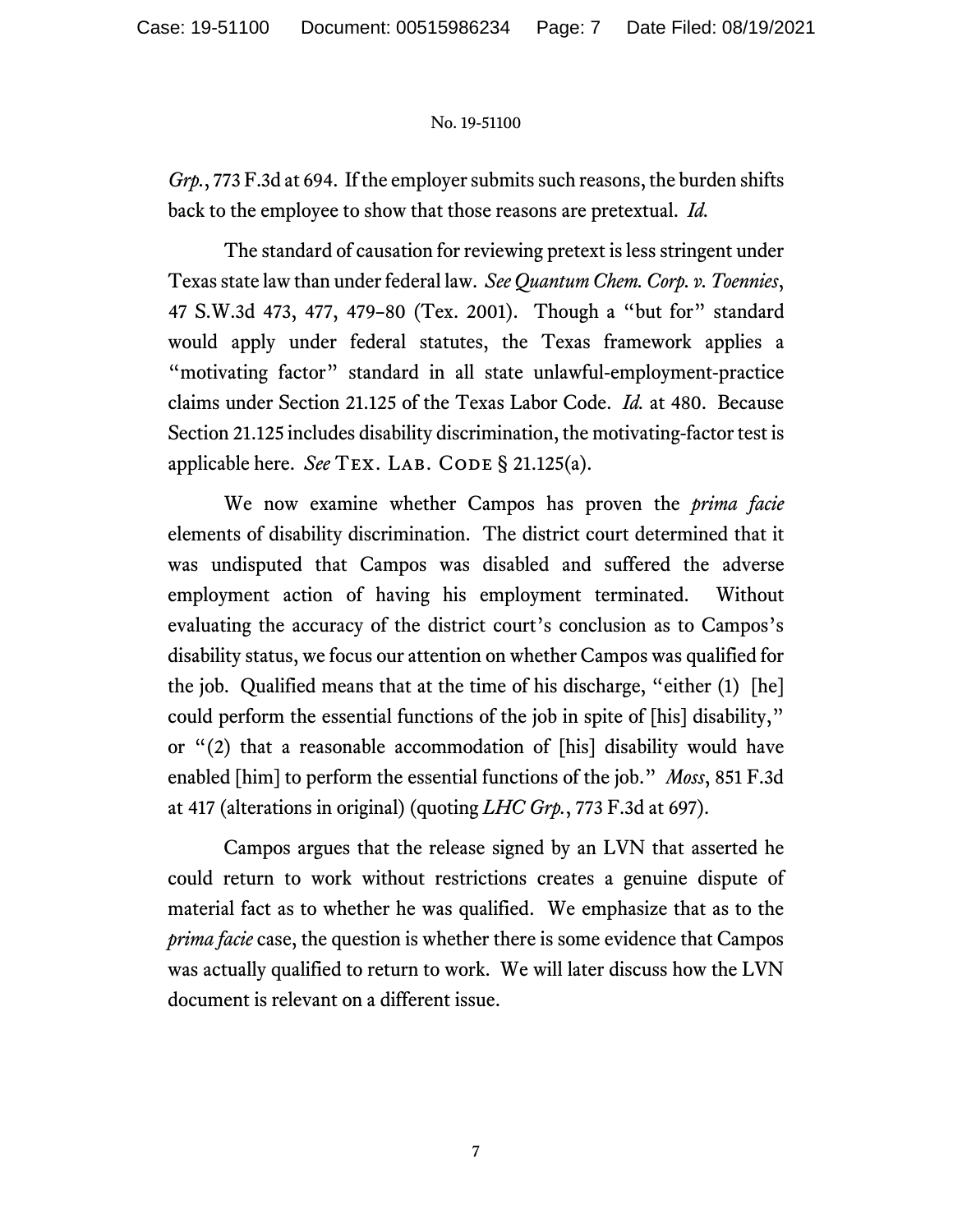Campos argues the disputes are whether the document itself was sufficient and whether it supersedes any subsequent medical statement that he was not qualified. In essence, Campos asserts that instead of reviewing other documentation from after his November 30 termination, the district court "should have focused on [his] medical records forming the basis of his request for FMLA leave and the medical release from University Health System that said, 'May return to work/school, no restrictions.'"

This key medical-release document was the subject of a motion to strike filed by Steves & Sons. The district court struck the release because it was unauthenticated and hearsay. Of course, defects in the form of evidence submitted for purposes of summary judgment may not require rejection at that time. "Although the substance or content of the evidence submitted to support or dispute a fact on summary judgment must be admissible . . . , the material may be presented in a form that would not, in itself, be admissible at trial." *Lee v. Offshore Logistical & Transp., L.L.C*., 859 F.3d 353, 355 (5th Cir. 2017) (alteration in original) (quoting 11 MOORE'S FEDERAL PRACTICE– CIVIL ¶ 56.91 (2017)).

Nonetheless, there is a precondition for considering evidence in an improper form during summary judgment, namely, that the "the party submitting the evidence [must] show that it will be possible to put the information . . . into an admissible form." *Id.* (quotation marks and citations omitted). We examine the opportunities Campos had to establish the admissibility of the LVN document. Campos filed his response to the motion for summary judgment, and soon after, Steves & Sons filed a motion to strike the LVN document and other evidence. The motion to strike included the argument that the return-to-work document was unauthenticated and hearsay.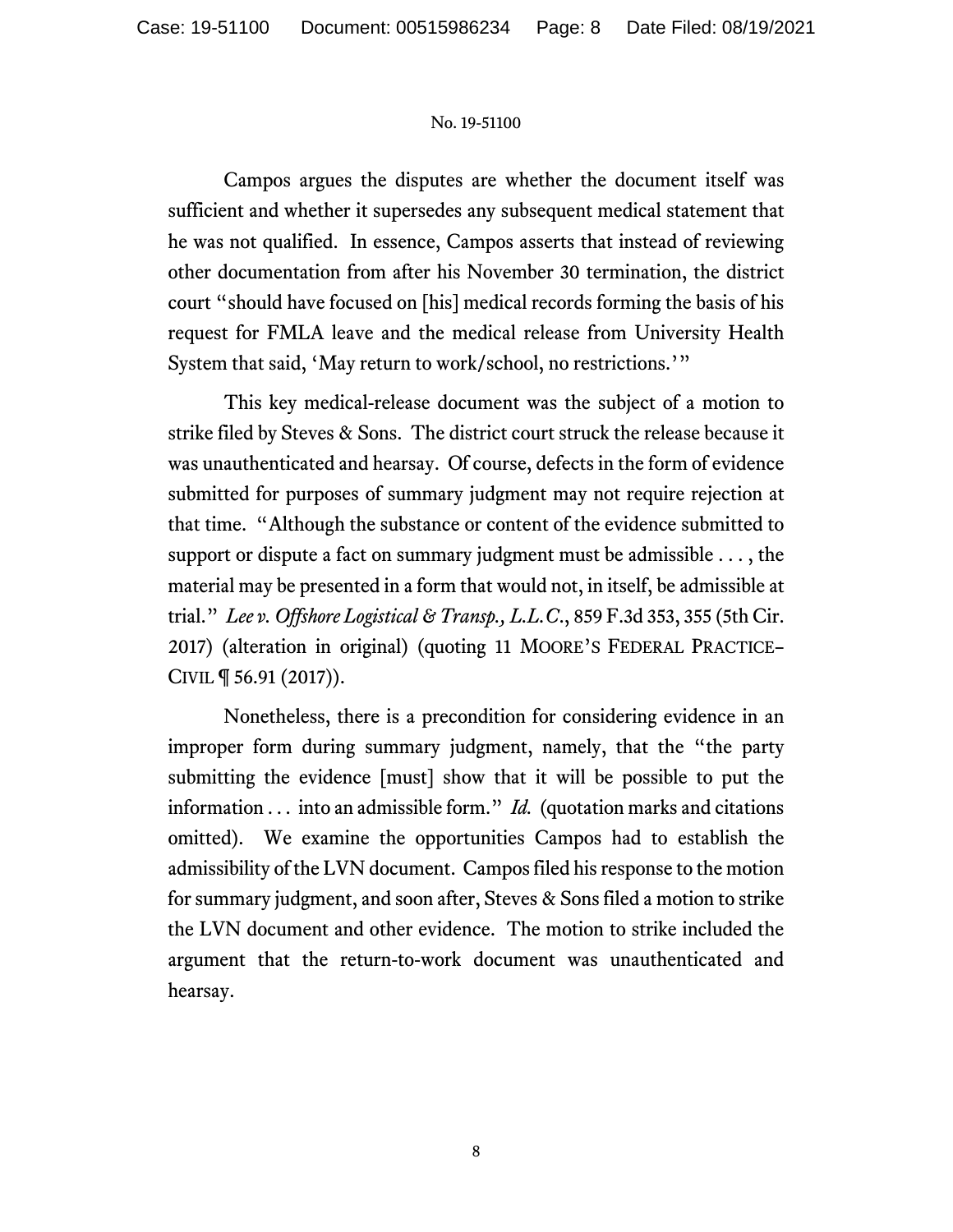Campos timely responded to this motion to strike. Campos made three points about the LVN document: (1) it was a medical diagnosis that was admissible under Federal Rule of Evidence 803(4); (2) it was admissible pursuant to Rule  $801(d)(2)(D)$  because it was adopted by the company; and (3) it was admissible because it was not offered for the truth of the matter asserted, only that the company received and accepted the document. Campos made no effort to support authenticity in that response or at any time prior to the court's granting the motion to strike in the summary-judgment order. In striking the LVN document, the district court explained the rejection of each of Campos's arguments concerning hearsay. The court then remarked on Campos's silence as to authenticity: "Plaintiff does not make any attempt at authentication or even recall having met a Denise Sanchez," who was the LVN who signed the document the day Campos provided it to the company's human-resources representative. Though we acknowledge that the severity of Campos's condition at points of his hospitalization may have impacted his ability to recall certain medical professionals who cared for him, the LVN document was signed by a single nurse at a point in time that Campos argues he was fully released to return to work.

Authentication is not an onerous requirement. "To satisfy the requirement of authenticating or identifying an item of evidence, the proponent must produce evidence sufficient to support a finding that the item is what the proponent claims it is." FED. R. EVID. 901(a). Rule 901(b) gives 10 examples of methods of authentication. None of those, nor any other approach, was utilized here. Indeed, the district court's observation that Campos was unfamiliar with the person who signed the document suggests the importance of authentication in this case.

Once the question of authentication was raised, Campos was on notice of the need to answer it, if possible. Neither in his initial response to the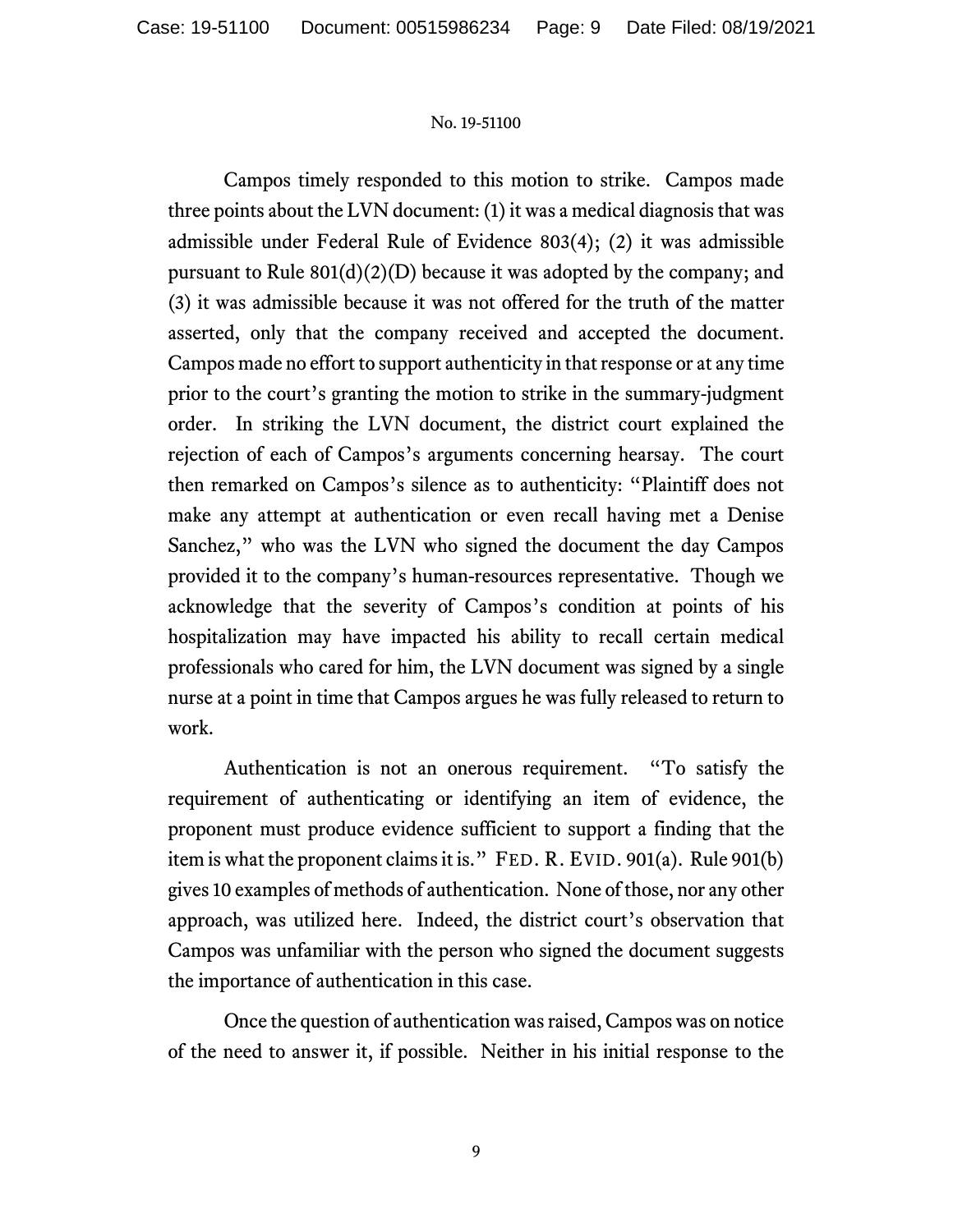motion to strike nor by filing a motion for reconsideration of the district court's order did Campos endeavor to authenticate that return-to-work document. We conclude that Campos never explained how the evidence he provided would "be . . . put . . . into an admissible form." *Lee*, 859 F.3d at 355 (quotation marks and citations omitted). It is not for this court to speculate how Campos should have authenticated the document or how Campos may have been able to admit the evidence contained in the inadmissible document at trial. He made no viable arguments to the district court as to the admissibility of the document or its contents, and he never explained how he would put the otherwise inadmissible evidence into an admissible form for trial.

Even more, in his briefing here, Campos does not argue that the district court improperly excluded the release to return to work. He simply explains that the excluded document proves that he was qualified. "We have held that failure to provide any legal or factual analysis of an issue on appeal waives that issue." *Douglas W. ex rel. Jason D.W. v. Hous. Indep. Sch. Dist*., 158 F.3d 205, 210 n.4 (5th Cir. 1998). Here, by failing to brief the issue of the district court's decision to exclude the release to return to work, Campos has waived the issue.

Without the return-to-work document, Campos's arguments are unavailing. There simply is no medical evidence in the record except for Campos's own statements that he was qualified to return to work at any point, let alone before his FMLA leave expired. The questions of whether an LVN was a proper person to sign the return-to-work document and whether Steves & Sons accepted the document as a full release are not before us on this issue.

We now turn to the question of qualification. Two employment positions are relevant in our review of whether he was qualified to return to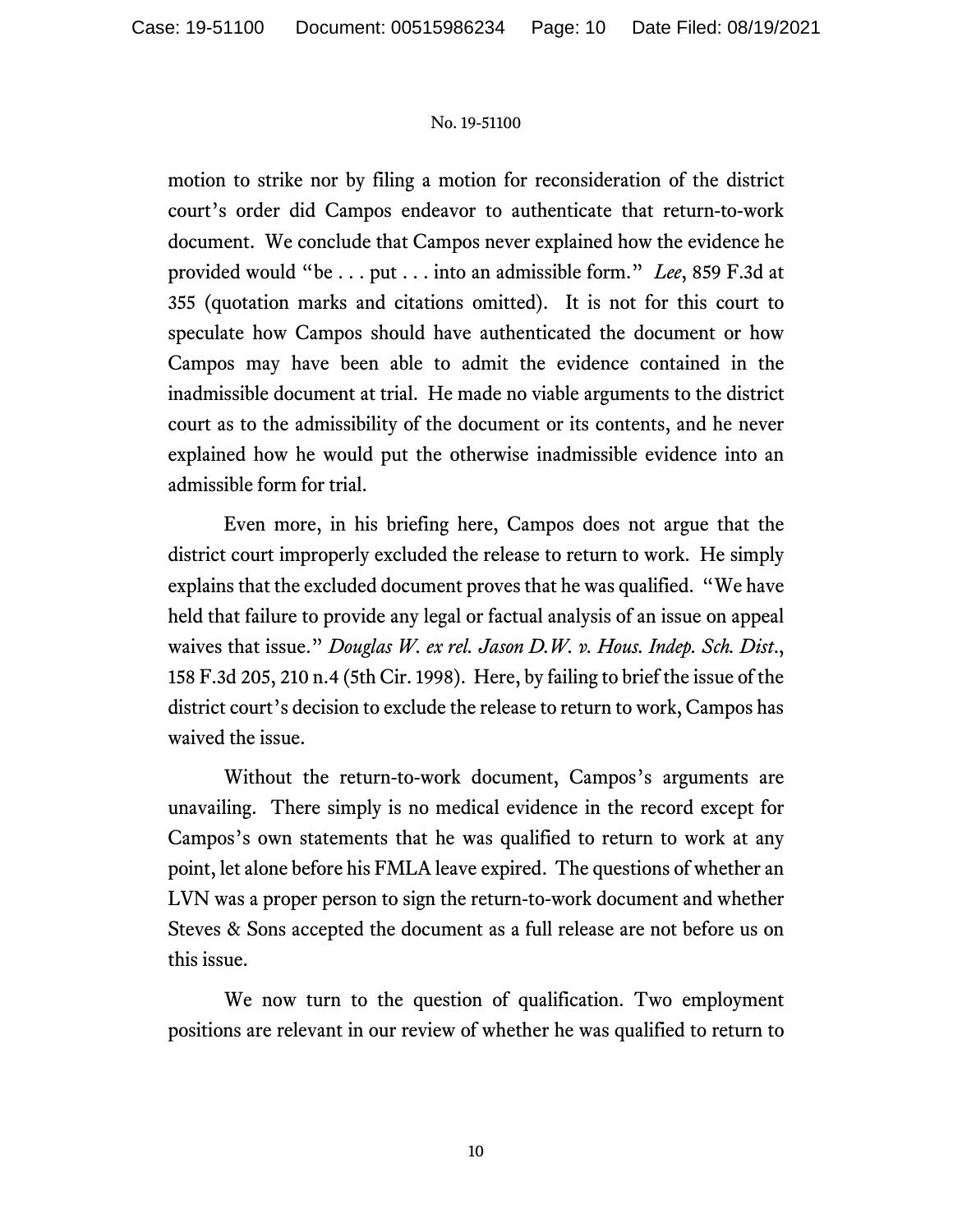work: (1) the glue-spreader role that he held prior to his surgery and (2) the steel-line job that the chief engineer at Steves & Sons offered Campos when he returned. The chief engineer described the steel-line job as better than Campos's previous role. He stated that the steel-line job was one "of equal pay and better status, better conditions, more friendly to [Campos] and his condition, and . . . a better job for advancement." Campos must show that he was qualified for at least one of those positions.

The company argued to the district court that "Campos lacks any evidence showing he was physically capable of performing all essential job functions of the Welder-Mechanic or Steel Line positions, with or without any reasonable accommodation, at the time of his separation from employment." Steves & Sons coupled that argument with the contentions that the release was unauthenticated and hearsay and that the signature of an LVN rather than a doctor prevented the document from establishing Campos's qualification for the roles.

Here, Steves & Sons' briefing of the steel-line position often argues that the steel-line job was "contingent" on a valid release to return to work, which it contends that Campos never provided. Steves & Sons also takes the position, though, that "the record presented to the district court was . . . devoid of any documentation or other admissible evidence showing that, at any time since his August 5, 2015 surgery, any physician has ever certified Campos' ability to perform the essential functions of his previous Welder-Mechanic position or the proposed steel-line position, with or without any reasonable accommodation." We do not resolve the argument that the release Campos presented was not in compliance with Steves & Sons' policy, in part because we have already decided that the district court properly granted the company's motion to strike that document. Instead, for the reasons we will explain, we conclude that Campos has not established that he was qualified for either position.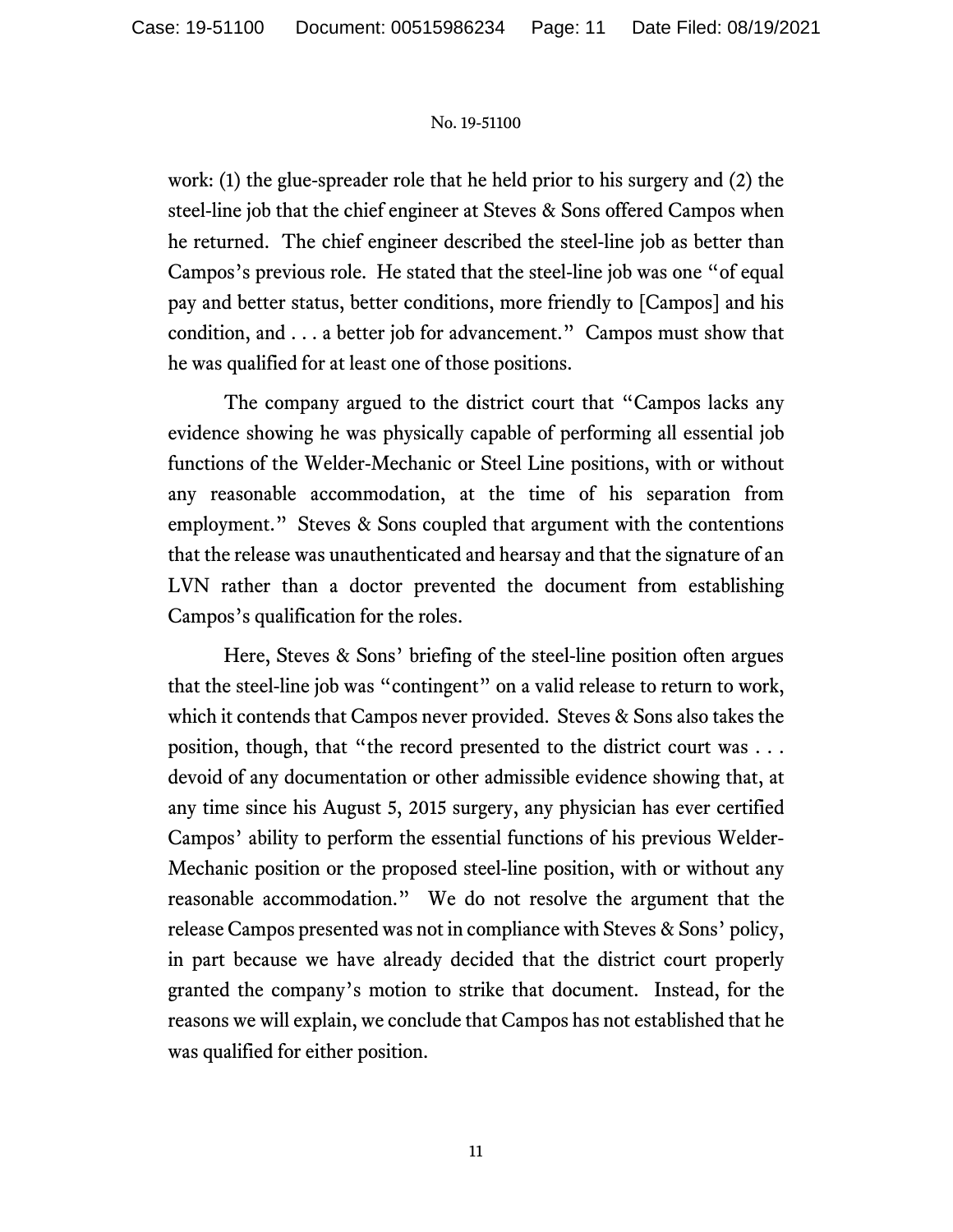Before we review the evidence in the record on qualification, though, we find clarification on one point of the burden-shifting framework necessary. Whether Campos was qualified for either position is a separate question from whether his discharge was pretextual. *See, e.g.*, *LHC Grp.*, 773 F.3d at 694, 697. Qualification focuses on what Campos was physically capable of doing, while pretext seeks to confront the believability of Steves & Sons' stated reasons for the adverse employment action. We must determine whether Campos presented evidence that he could do the job at Steves & Sons with or without reasonable accommodations *before* we look at whether any of the reasons Steves & Sons provided were pretextual.

Campos's own testimony that he was qualified to return to work does not suffice. *See Burch v. City of Nacogdoches*, 174 F.3d 615, 622 (5th Cir. 1999). In *Burch*, the employee presented "self-serving testimony that he could have performed light-duty jobs from a physical standpoint." *Id.* When there is no medical release for returning to work, an employee's own assertions do not suffice "to rebut the [employer's] contentions that it did not discriminate against him." *Id.* Campos has no admissible release-to-work document and presents only his own testimony that he was physically capable of returning to work on October 27, 2015, or any time thereafter.

In addition to a lack of relevant evidence that he was qualified to return to work, Campos also made statements to the Social Security Administration just weeks after his termination that further undermine his testimony as to being qualified. Steves & Sons asserts that Campos should be judicially estopped from pursuing his claims based on these statements. That is a step beyond what our precedent allows. Because Campos did not receive disability benefits, judicial estoppel is inappropriate, but any contradictory assertions can properly "provide the basis for summary judgment if they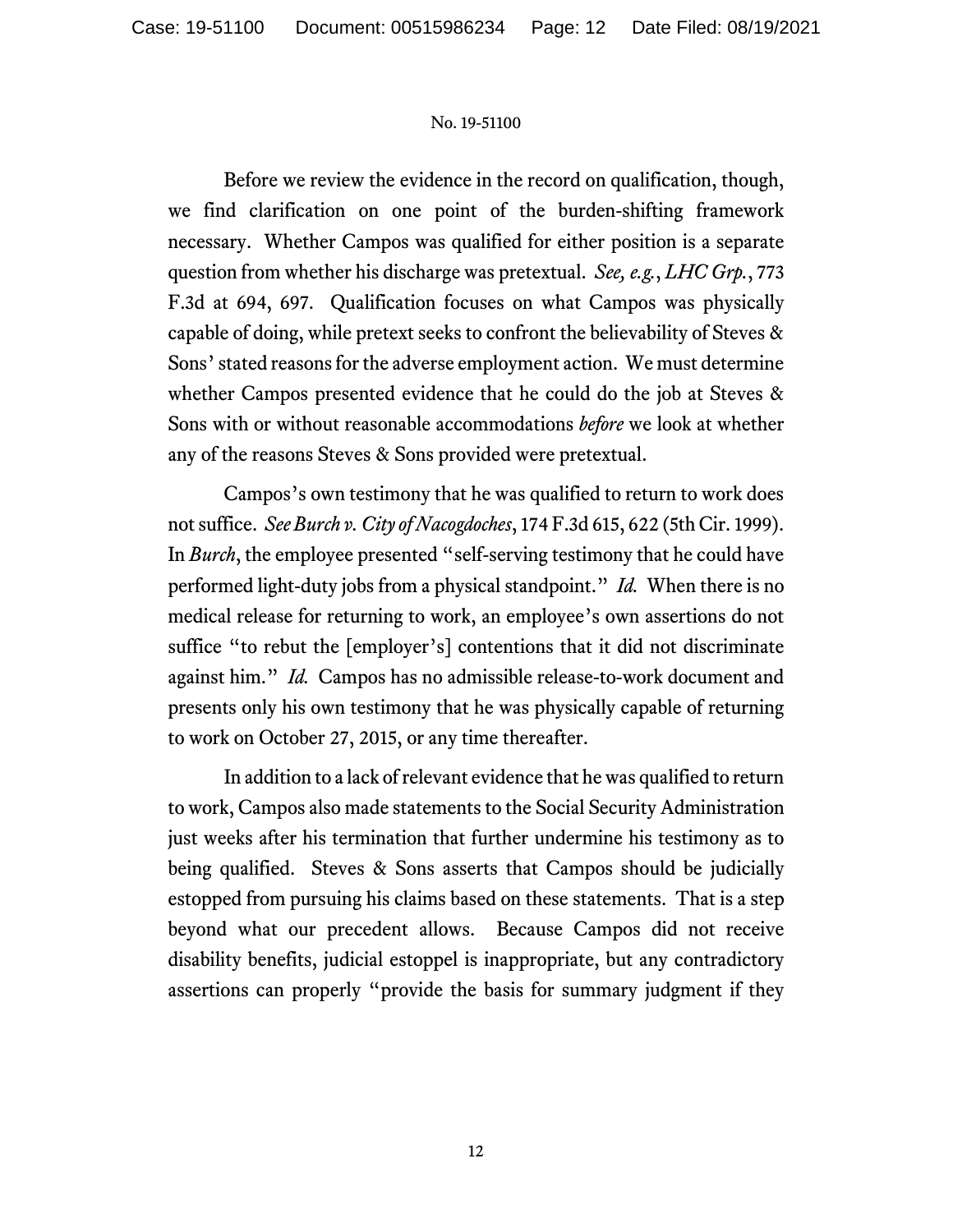undermine the factual assertions necessary to" prove that the employee was qualified. *Giles v. Gen. Elec. Co.*, 245 F.3d 474, 484 (5th Cir. 2001).[2](#page-12-0) 

Between December 2015 and January 2016, Campos, with his daughter's help filling out the form, presented the following to the Social Security Administration:

The severity of my injuries has prevented me from working most recently due to numerous complications since waking up from the coma. I experience total numbness in my arms, hands, back [and] feet. Along with tingling [and] numbness in my neck. Caused by a plate holding a few of my discs from being crushed. My motor skills have been greatly affected as well. Walking or sitting seems to be a task now. Or just causes major discomfort [and] pain in my hips [and] knees.

He also stated that he "cannot bend over to put pants on due to back" pain and that he "use[s] a chair to sit down while showering." He said, "I can no longer weld due to my injuries." When indicating the impact his illnesses had on daily activities, he asserted that his lifting, squatting, bending, standing, reaching, walking, kneeling, stair climbing, completing tasks, concentration, and the use of hands, had all been impacted "since waking up from [his] coma."

These statements undermine Campos's current assertions unless he adequately explains the inconsistencies. Such contradictory statements may coexist without conflict when an employee "contends that a reasonable

<span id="page-12-0"></span><sup>2</sup> In *Giles*, the employee filed for disability prior to his employment termination. *Id.*  at 480. Campos filed for disability approximately two weeks after he was terminated from his employment with Steves & Sons. Though the timing is different than in *Giles*, statements made so close in time to his termination are relevant for evaluating Campos's testimony as to his fitness to return to work, and they require adequate explanation when contradictions arise. *See also Reed v. Petroleum Helicopters, Inc.*, 218 F.3d 477, 480 (5th Cir. 2000).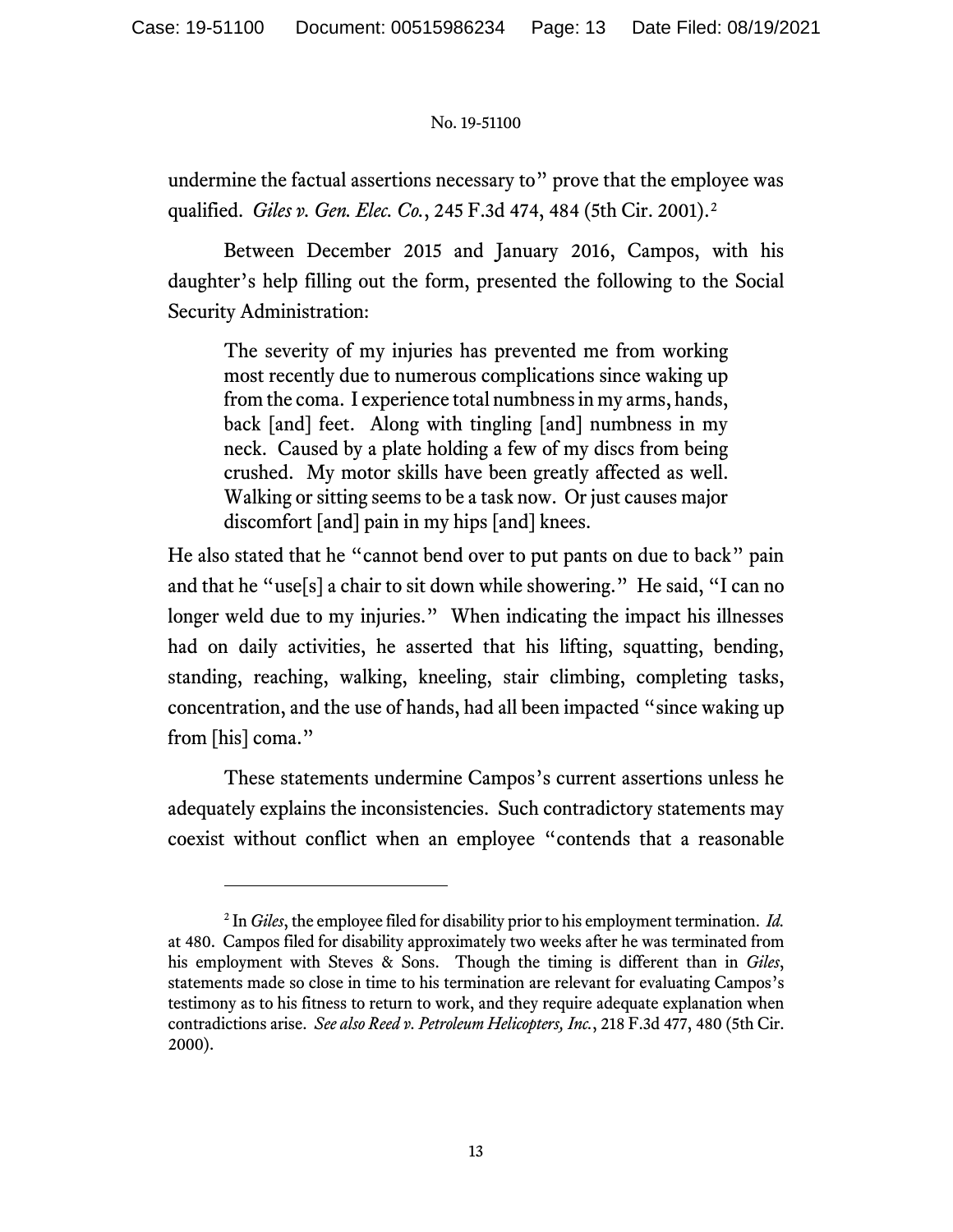accommodation would enable him to work at his old position, despite those impairments" that he admitted did exist. *See id.* at 485. Campos asserts that he has testified sufficiently to show that he "could perform [his] job[] with reasonable accommodation" and has satisfactorily explained any contradiction between his discrimination claim and his social-security application. There is no evidence, though, that Campos sought a reasonable accommodation that would allow him to fulfill the physical components of his job. He also does not explain how such a reasonable accommodation would have allowed him to perform the essential functions of his job given his limited physical abilities at that time. The only request for an accommodation Campos made was for a modified schedule to allow him to attend dialysis. Thus, Campos has not adequately explained away the contradictory statements he made in his application for social-security benefits.

We conclude that Campos fails to show he was qualified for either role. The glue-spreader position, which was the more physically strenuous of the two positions, exceeded Campos's physical abilities. We reiterate that the only stated accommodation Campos sought was time to attend dialysis treatment. He also fails to show that he was qualified for the steel-line role. The steel-line role was admittedly less strenuous than the glue-spreader role, as there would be "no bending and stooping and lifting [of] heavy objects." A stool would be available if Campos needed to sit occasionally. Despite this, the position still required that Campos "regularly lift and carry materials, squat and bend, climb stairs and ladders, walk throughout the plant, sit and stand for extended periods of time, concentrate on important tasks at hand, and operate heavy and complex equipment and machinery." We conclude that Campos has not shown that he was physically capable of performing the duties of the steel-line job either.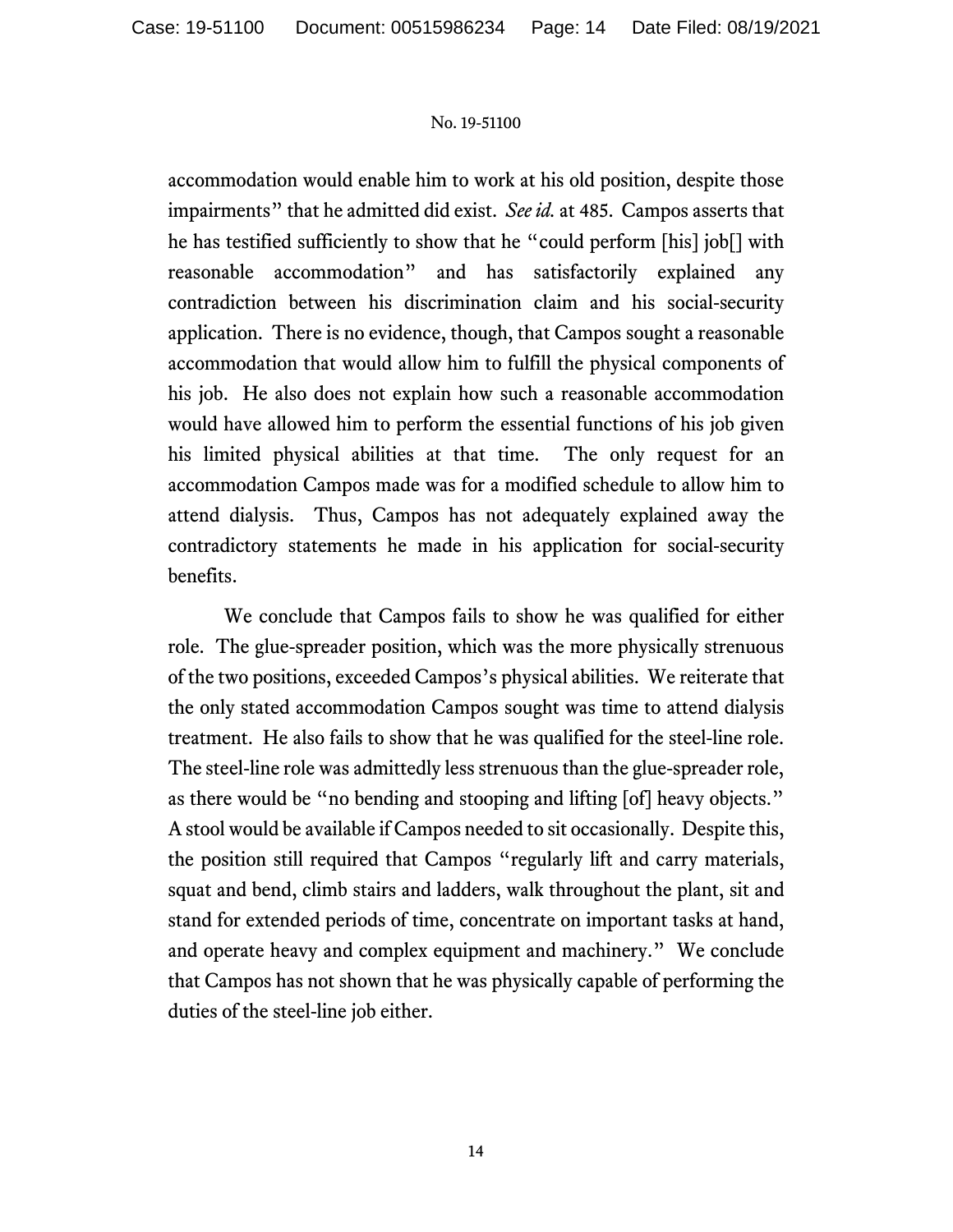With no other request for accommodations outside of the ability to attend dialysis treatments nor any reasonable explanation to account for the contradictory statements about his physical capabilities made in the application for social security benefits, the district court properly granted summary judgment on Campos's disability discrimination claim under Chapter 21.

# *B. Chapter 21 retaliation*

A claim of retaliation under Chapter 21 requires the plaintiff to prove: (1) "that he is engaged in a protected activity;" (2) "that an adverse employment action occurred;" and (3) "that a causal link existed between the protected activity and the adverse action." *Pineda v. UPS, Inc.*, 360 F.3d 483, 487 (5th Cir. 2004). The *McDonnell Douglas* burden-shifting framework applies. *See id.*

The Texas statute provides protection for an employee who "(1) opposes a discriminatory practice; (2) makes or files a charge; (3) files a complaint; or (4) testifies, assists, or participates in any manner in an investigation, proceeding, or hearing." TEX. LAB. CODE § 21.055. Steves & Sons asserts that the first protected activity under the Texas Labor Code occurred when Campos filed a charge of discrimination, which happened after his employment termination. This characterization appears to be correct, but the district court held that the Chapter 21 retaliation claim failed under the pretext and motivating-factor stage of the analysis.

We interpret Campos's claim to be that Steves & Sons retaliated for his taking FMLA leave and not for anything else he did. There is no authority that taking FMLA leave is a protected activity under this Texas statute. [3](#page-14-0)

<span id="page-14-0"></span><sup>&</sup>lt;sup>3</sup> Though not binding authority, other courts have concluded that Texas's statutes do not support this argument. *See, e.g.*, *Spinks v. Trugreen Landcare, L.L.C.*, 322 F. Supp.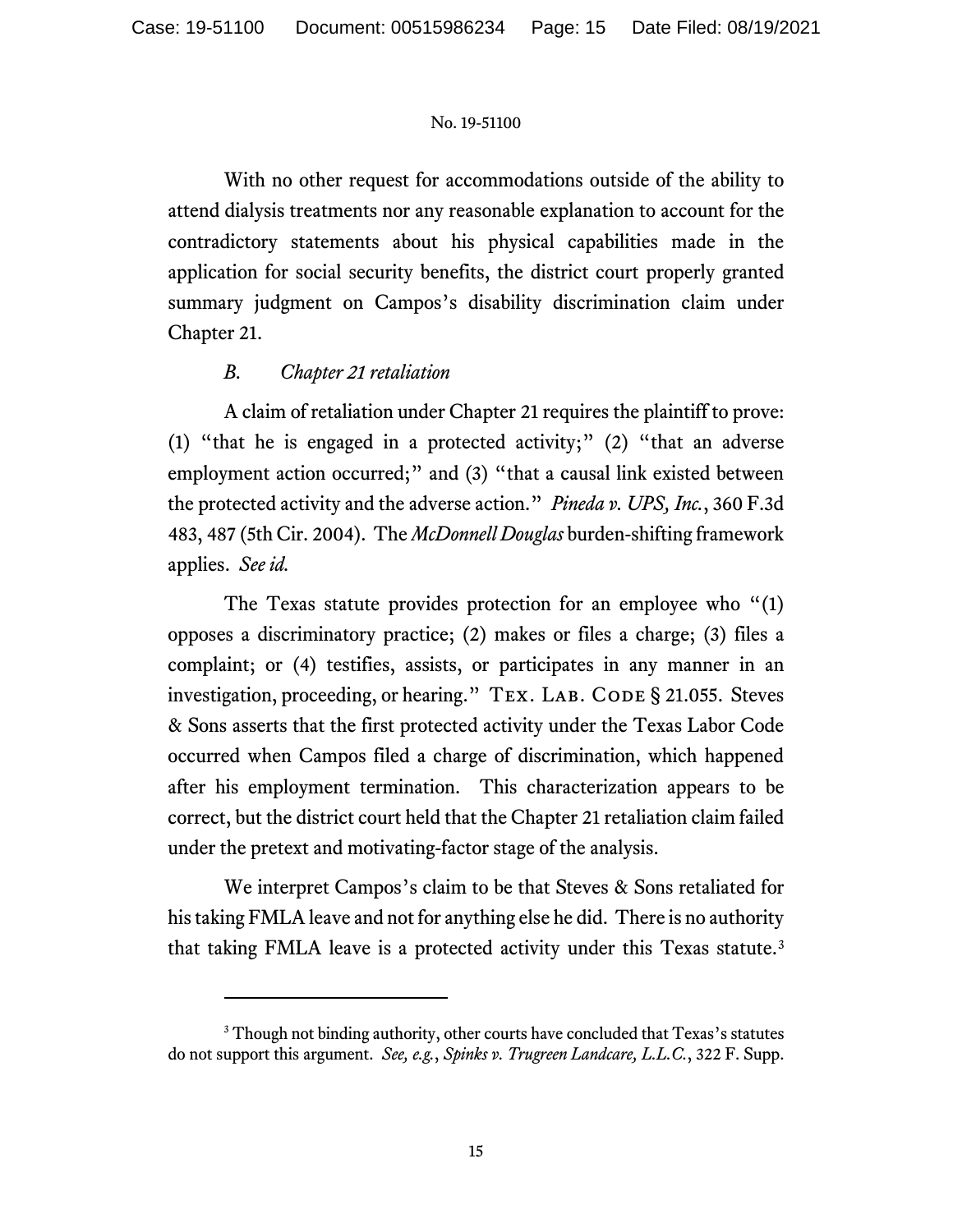"When [a federal court is] required to make an *Erie* guess, it is not our role to create or modify state law, rather only to predict it." *Lawrence v. Va. Ins. Reciprocal*, 979 F.2d 1053, 1055 (5th Cir. 1992). We conclude that the Texas Supreme Court would hold that retaliation under Chapter 21 does not occur, even if an employer adversely responds to an employee's filing an FMLA claim. Therefore, any genuine disputes of material fact on whether this employer did retaliate for that reason are irrelevant.

This court may affirm for any reason supported by the record. *See Holtzclaw*, 255 F.3d at 258. We use that authority to affirm the district court's dismissal of the state-law retaliation claim. Campos failed to support that he engaged in any protected activity under state law that led to retaliation by Steves & Sons.

### *II. FMLA claims*

The FMLA generally provides for up to 12 weeks of leave in any 12 month period due to a serious health condition. 29 U.S.C. § 2612(a)(1)(D). Companies who employ 50 or more individuals within a 75-mile radius are subject to the FMLA's requirements.  $\S 2611(2)(B)(ii)$ . Steves & Sons makes no argument that it is not subject to the FMLA. Further, the employee requesting FMLA leave must have worked 1,250 hours with that employer during the previous 12-month period. § 2611(2)(A)(ii). Again, Steves & Sons

<sup>2</sup>d 784, 796 (S.D. Tex. 2004) ("Even if the Court accepts that Ms. Spinks requested time off, that action alone does not constitute a protected activity. Engaging in a protected activity requires complaining of some sort of discrimination that is covered by the TCHRA."); *Galvan v. Spirit Truck Lines, Inc.*, No. 13-15-350-CV, 2016 WL 1274731, at \*4 (Tex. App.—Corpus Christi–Edinburg Mar. 31, 2016, no pet.) ("Galvan does not explain how taking leave under the FMLA is opposing a discriminatory practice, making or [filing] a charge or complaint, or participating in an investigation, proceeding or hearing, and we have found no authority to support his argument.").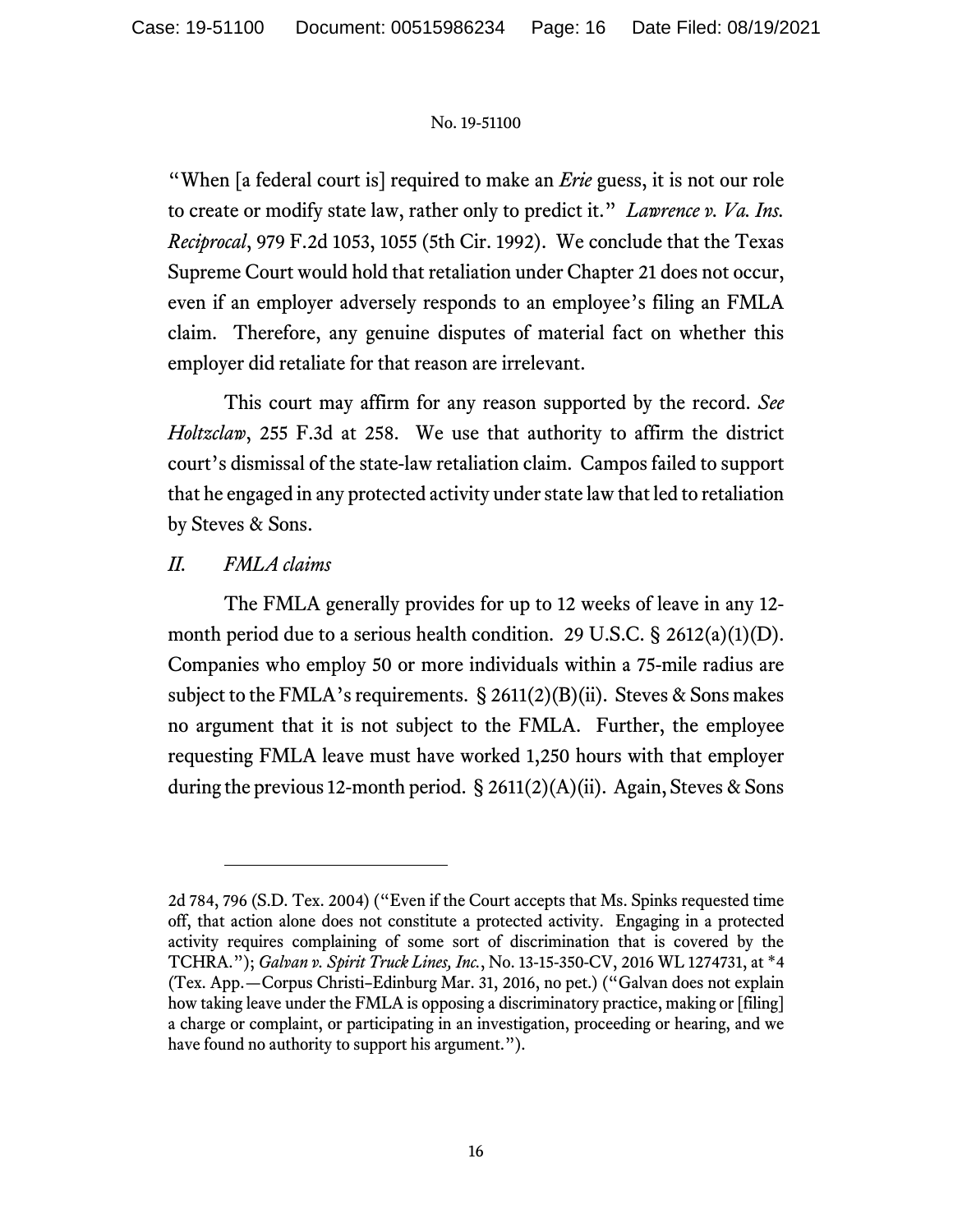does not dispute that Campos satisfied this requirement. It is under this framework that we evaluate Campos's two remaining claims.

The FMLA creates two types of protections — entitlement rights (sometimes also called prescriptive rights) and proscriptive rights. *Mauder v. Metro. Transit Auth.*, 446 F.3d 574, 580 (5th Cir. 2006). Because Campos brings a claim under both, we later describe each right.

# *A. FMLA interference*

Under the FMLA, any "eligible employee of a covered employer has the right to take unpaid leave for a period of up to 12 workweeks in any 12– month period when the employee has 'a serious health condition that makes [him or her] unable to perform the functions of [his or her] position.'" *Bocalbos v. Nat'l W. Life Ins. Co.*, 162 F.3d 379, 383 (5th Cir. 1998)(alterations in original) (quoting 29 U.S.C.  $\S$  2612(a)(1)(D)). Because Campos claims that Steves & Sons interfered with his FMLA rights, this claim falls under the entitlement provision.

A *prima facie* case of FMLA interference requires an employee to show that "(1) he was an eligible employee; (2) his employer was subject to FMLA requirements; (3) he was entitled to leave; (4) he gave proper notice of his intention to take FMLA leave; and (5) his employer denied him the benefits to which he was entitled under the FMLA." *Caldwell v. KHOU-TV*, 850 F.3d 237, 245 (5th Cir. 2017). The employee also must show that the violation prejudiced him. *Acker v. Gen. Motors, L.L.C.*, 853 F.3d 784, 788 (5th Cir. 2017).

The district court dismissed Campos's FMLA interference claim because he failed to show prejudice. This rationale originated in a Supreme Court holding that a violation of an FMLA regulation does not alone entitle the plaintiff to relief. *Ragsdale v. Wolverine World Wide, Inc.*, 535 U.S. 81, 90 (2002). We are to "conduct[] a case-by-case examination of whether a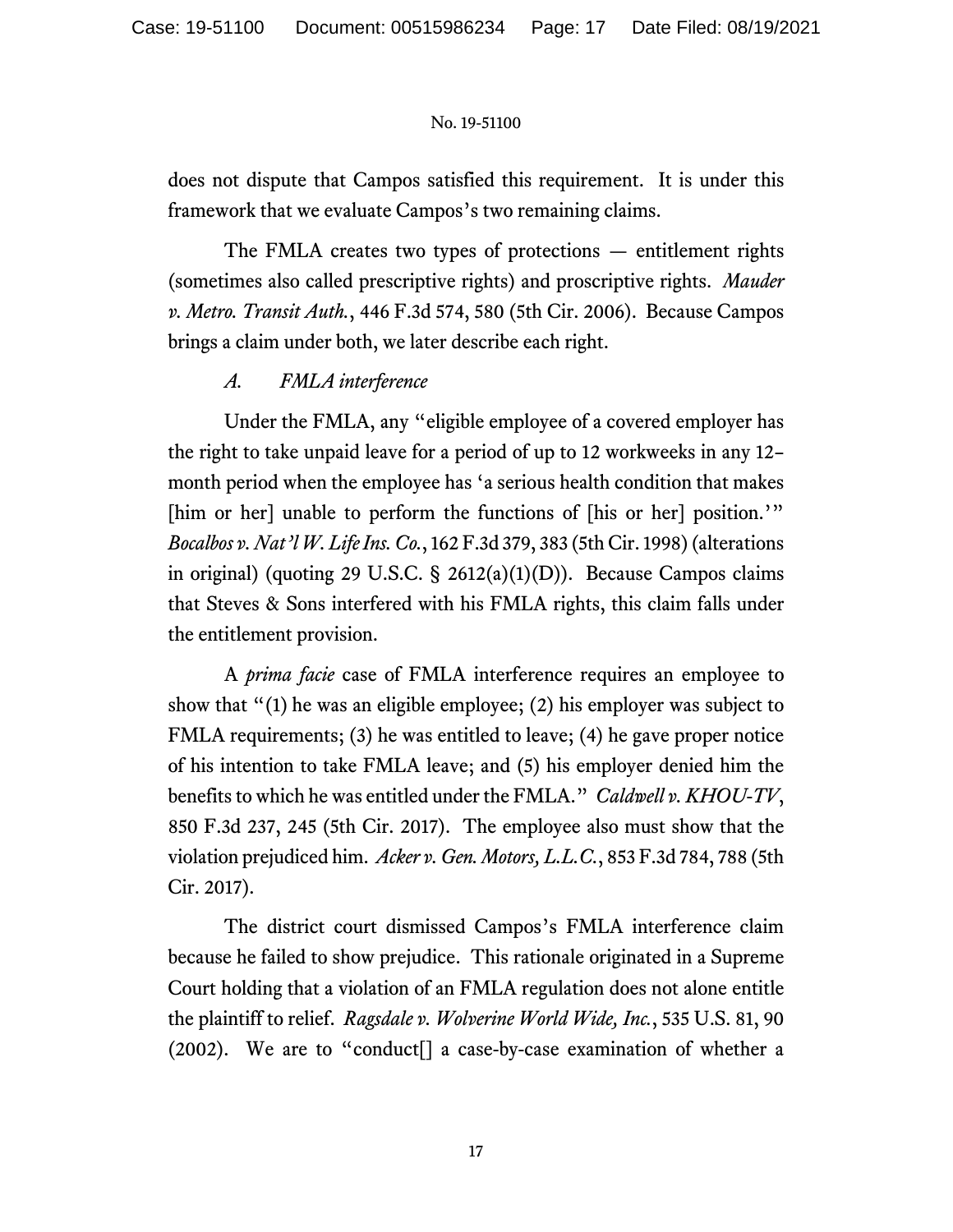plaintiff has been prejudiced by noncompliance with a regulation." *Downey v. Strain*, 510 F.3d 534, 541 (5th Cir. 2007). Campos relies on regulatory requirements that an employer must give employees certain documentation under the FMLA. Campos argues that the company's failure to give him the necessary documentation and the company's termination of Campos's employment while he was on FMLA leave were interferences.

First, he argues that the lack of proper documentation, such as the failure to provide the Designation Notice, created a *per se* violation. The lack of a Designation Notice can be interference if the employee can prove prejudice. *See id.* at 545. In *Downey*, the employee explained that had the company provided the proper notice, "she would have been able to postpone her surgery to another FMLA period[,] . . . allow[ing] her to exercise fully her right to take twelve weeks of protected leave each year under the FMLA, and her position in the crime lab would not have been jeopardized." *Id.* at 541. Here, though, Campos makes no assertion that the lack of documentation prejudiced him in any substantive way. Essentially, Campos's position is that he was prejudiced by the lack of an FMLA Designation Notice (and other statutory requirements) "because it proximately caused a confusing and indecipherable FMLA leave period, while also not setting forth the necessary requirement for Mr. Campos to return to work." Campos states that his FMLA time began on August 5, 2015, the date of his surgery. He does not present evidence that he would have altered his leave time, as he had not even presented the questionable return-to-work document prior to October 27. Without the return-to-work document, Campos cannot show that before his full 12 weeks of leave expired, he could have returned to work.

Second, Campos argues that the text-message conversation with his supervisor constitutes interference. This argument is untenable because Campos admits that the company immediately clarified that his position was preserved. Given the undisputed evidence that Steves & Sons assured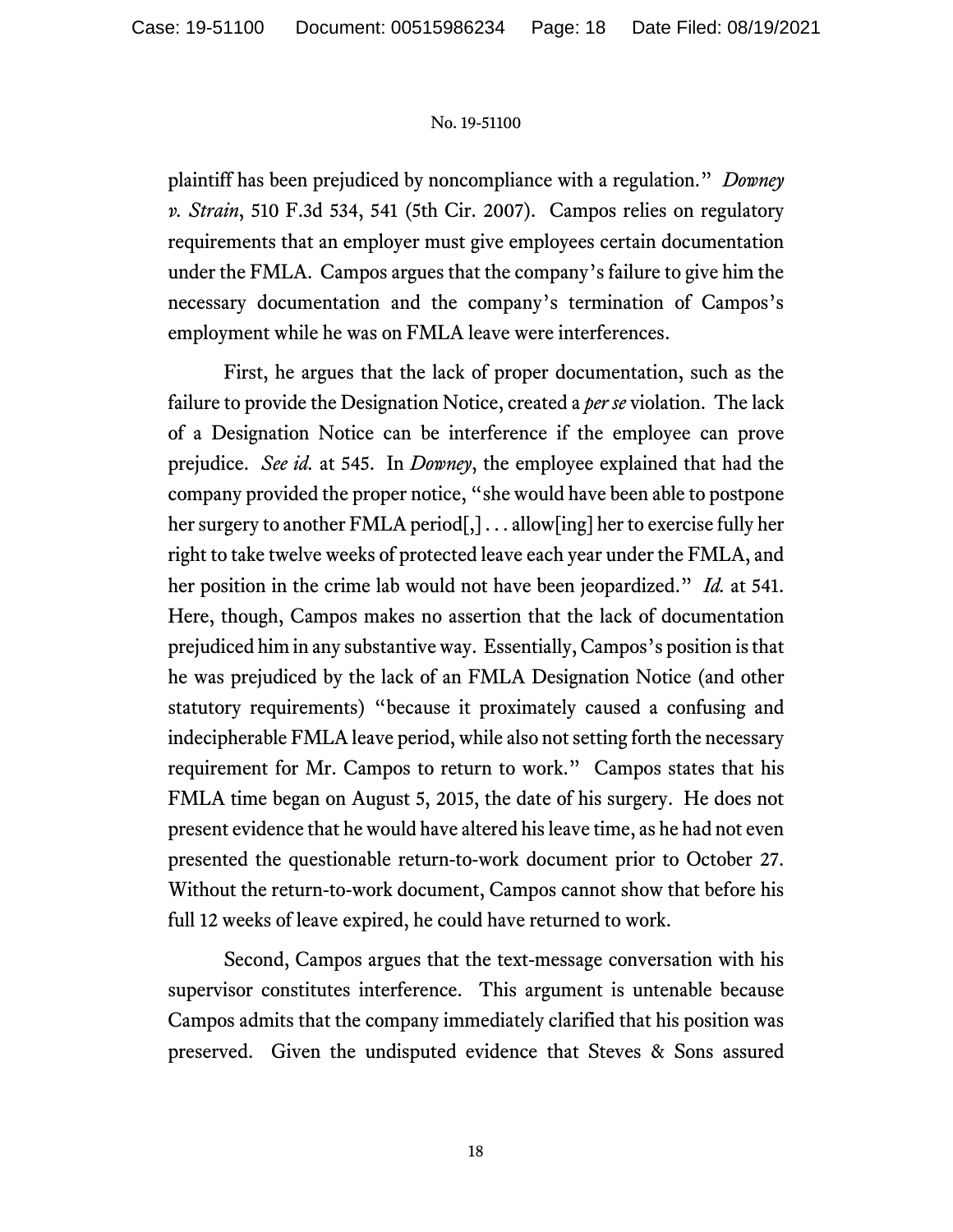Campos of his employment immediately after the text conversation with his supervisor, no FMLA interference occurred.

The district court was correct in concluding that Campos did not show the prejudice necessary to prevail on an FMLA interference claim.

# *B. FMLA retaliation*

The FMLA prohibits retaliation against those who exercise their FMLA rights. *Mauder*, 446 F.3d at 580. This is a proscriptive feature of the Act, *i.e.*, its focus is on what an employer may not do. *Id.* A *prima facie*  showing of FMLA retaliation requires that a plaintiff show: (1) "he was protected under the FMLA;" (2) "he suffered an adverse employment action;" and (3) "he was treated less favorably than an employee who had not requested leave under the FMLA or the adverse decision was made because he sought protection under the FMLA." *Id.* at 583 (citing *Hunt v. Rapides Healthcare Sys.*, 277 F.3d 757, 768 (5th Cir. 2001)). This final element requires proof of a causal link. *Acker*, 853 F.3d at 790. The burden-shifting framework already described applies to FMLA retaliation as well. *Caldwell*, 850 F.3d at 245.

The district court concluded that the *prima facie* case was satisfied. Campos qualified for FMLA leave, which Steves & Sons admitted by putting Campos on FMLA leave during his hospitalization; Campos suffered an adverse employment action when the company terminated his employment on November 30; and there is the degree of temporal proximity that has been found to support a causal connection for purposes of a *prima facie* case. Here, the adverse employment action occurred approximately one month after Campos's FMLA leave expired, and we conclude that a month is close enough in time to create a causal connection. *See Clark Cnty. Sch. Dist. v. Breeden*, 532 U.S. 268, 273–74 (2001) (holding that temporal connection must be "very close"); *see also Richard v. Cingular Wireless LLC*, 233 F.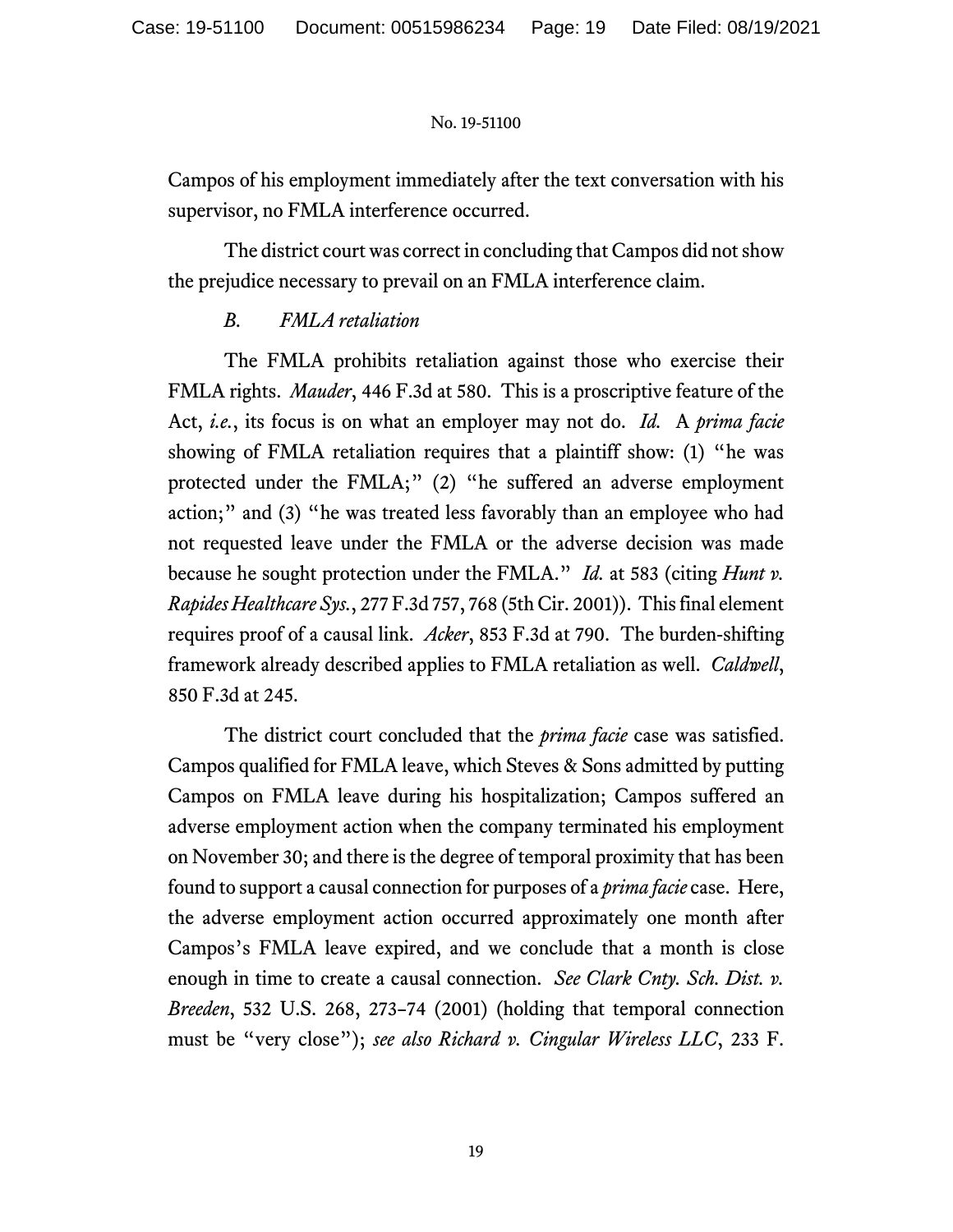App'x 334, 338 (5th Cir. 2007) (allowing two-and-a-half months to establish causation in a Title VII retaliation claim, a conclusion with which we agree). Thus, the burden shifts to Steves & Sons to offer legitimate, nonretaliatory reasons for the adverse action.

Steves & Sons presented the following to the district court as the reasons for terminating Campos's employment: (1) the lack of a compliant release to return-to-work document; (2) the expiration of Campos's FMLA leave a month prior to the employment termination; and (3) Campos's refusal to accept an alternative position. The district court found these to be legitimate and nonretaliatory. We examine each of these reasons.

The first reason causes us to revisit, briefly, the return-to-work document. Steves & Sons argues that this document did not conform with company policy and was not adequate to allow Campos to return to work. We already sustained the district court's decision to exclude that document from consideration on the issue of whether Campos was qualified to return to work because Campos has not challenged that ruling on appeal. The question as to retaliation, though, is not whether Campos was qualified to return to work. Instead, there needs to be evidence that Steves & Sons initially accepted this document as satisfying Campos's obligation to demonstrate he could return to work. As we will explain, the document itself need not be in evidence at this stage in the proceedings in light of other evidence that is.

The other evidence is deposition testimony. Campos testified that he gave the LVN note to Steves & Sons' human-resources representative, Susie Santana. Santana in her deposition acknowledged receiving the document, stated she may have been concerned about the lack of doctor's signature, but testified she neither contacted the LVN who signed the document nor told Campos that company policy required his doctor's signature. The "higher-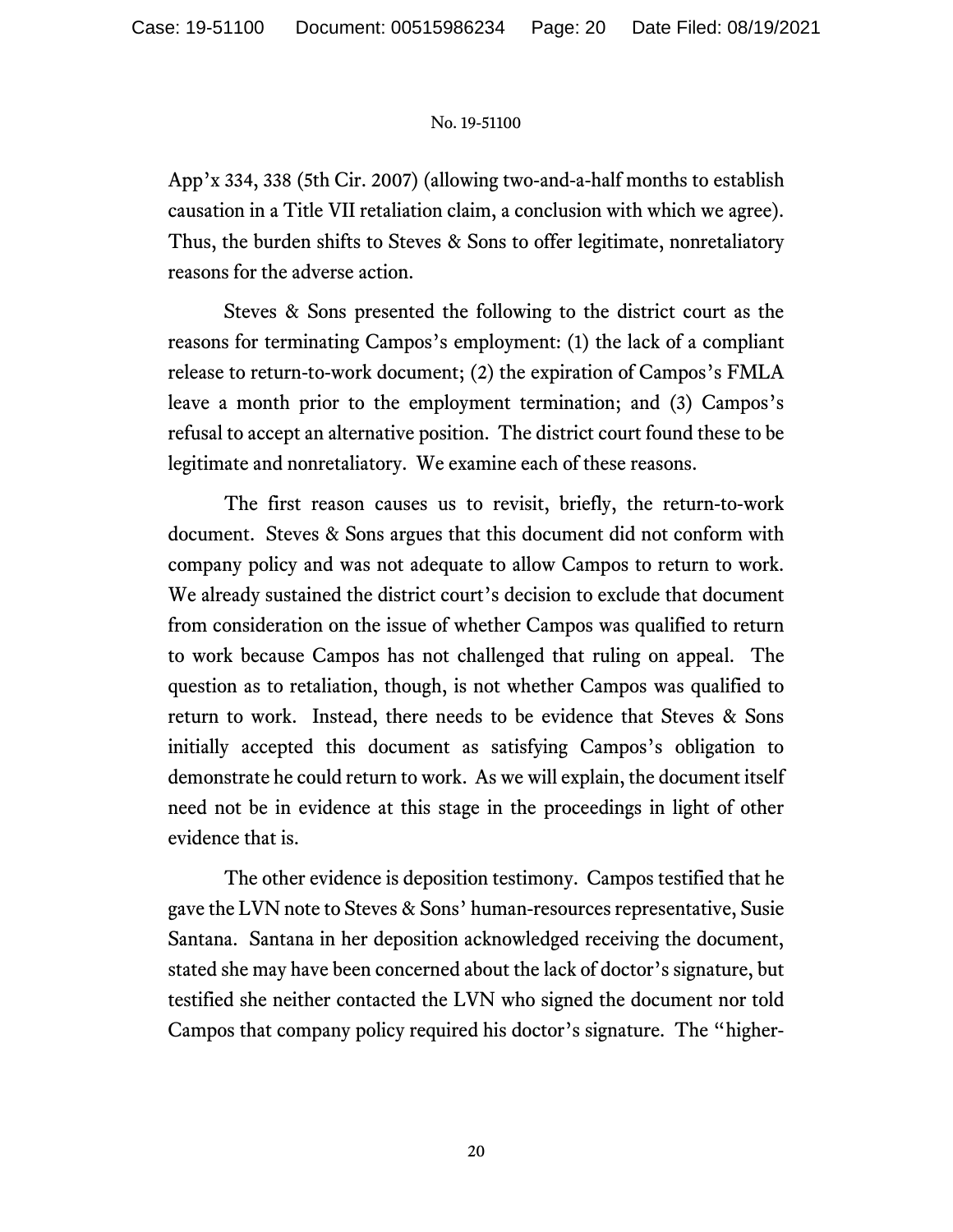up" to whom Santana passed along the release-to-work document also indicated a concern with the signature but failed to recall ever asking Campos to provide a "compliant" note. Thus, without deciding what exactly Steves & Sons' policy requires, the testimony indicates that Campos provided a document, which Steves & Sons did not question prior to his termination. For purposes of summary judgment, Campos has provided evidence to rebut the first nonretaliatory reason Steves & Sons offered.

The second reason offered by Steves & Sons was that Campos was allowed all of his FMLA leave. Campos argues that the company cannot "conclusively establish that he 'exhausted his FMLA leave'" without the presence of an FMLA Designation Notice. The company did not complete an FMLA Designation Notice. For purposes of its motion for summary judgment, it simply accepted that Campos's leave began on August 5 and ended on October 28, 2015, the later of the possible dates presented in the record. Unlike in the discrimination context, we need not determine whether Campos was qualified for the position when he returned to work on October 27 with the release-to-work form. For the retaliation claim, we conclude that because Campos provided a form that the company accepted, a fact question exists as to the veracity of Steves & Sons' offered reason that he had exhausted FMLA leave.

Other evidence further undermines the conclusiveness of the fact that he exhausted his leave for the year on the overall question of whether he was being terminated for excessive use of FMLA leave. Campos offered audio recordings of meetings in which the chief engineer referred to Campos's "massive" FMLA leave and made statements about Campos "far exceed[ing] the FMLA thing." That engineer also discussed the unfortunate "turn[]" Campos's life had taken as a result of his open-heart surgery. Despite concluding that Campos did not show pretext, the district court did acknowledge that "it is questionable why [Steves & Sons] did not terminate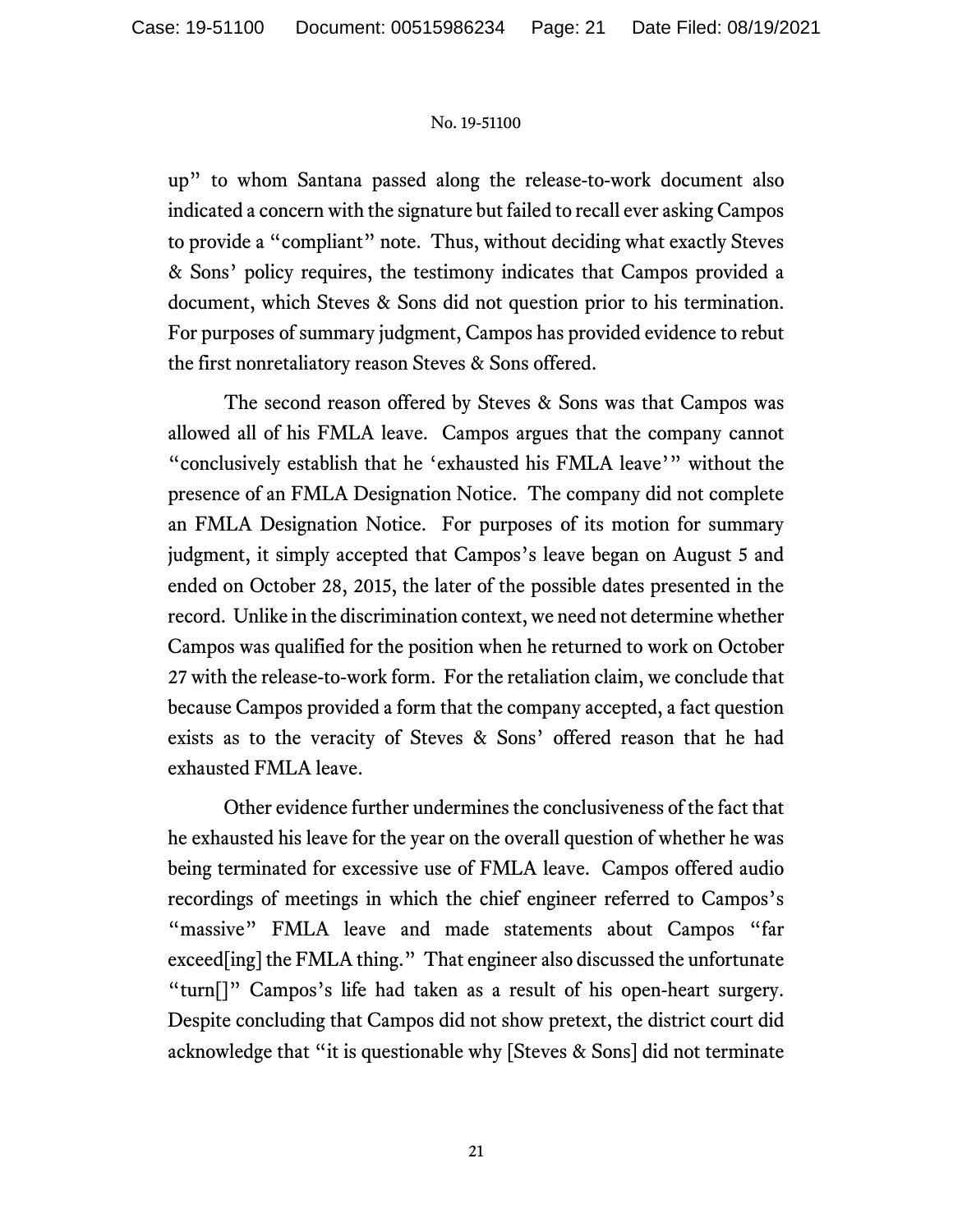[Campos's employment] when he exceeded his FMLA leave in 2010 yet did so in 2015." The engineer's statements combined with the other evidence constitute some evidence of pretext, that the company did not want someone who would keep drawing on FMLA leave.

The company's third justification for terminating Campos's employment is that he did not accept an offered alternative position. There are recorded conversations and deposition testimony that leave unanswerable the question of whether there was in fact an offer of another position and a rejection.

We conclude all three reasons have been adequately rebutted for purposes of summary judgment. Our description of what the record shows constitutes "substantial evidence indicating that the proffered legitimate nondiscriminatory reason is a pretext for" retaliation. *See Laxton v. Gap Inc.*, 333 F.3d 572, 578 (5th Cir. 2003). Substantial evidence means that it is "of such quality and weight that reasonable and fair-minded men in the exercise of impartial judgment might reach different conclusions." *Id.* at 579.[4](#page-21-0)

<span id="page-21-0"></span><sup>4</sup> In evaluating the FMLA retaliation claim at this stage in the burden-shifting analysis, we note an unaddressed issue in this circuit. We have held that "[t]he traditional *McDonnell-Douglas* framework does not always apply in FMLA retaliatory discharge cases." *Richardson v. Monitronics Int'l, Inc.*, 434 F.3d 327, 333 (5th Cir. 2005). Namely, "[t]he mixed-motive framework applies to cases in which the employee concedes that discrimination was not the *sole* reason for her discharge[] but argues that discrimination was *a* motivating factor." *Id.* Two more recent Supreme Court cases may have altered the ability to engage the mixed-motive framework in this context, and this court has not yet addressed the impact those cases have on an FMLA retaliation claim. *See, e.g.*, *Ion v. Chevron USA, Inc.*, 731 F.3d 379, 390 (5th Cir. 2013) ("We emphasize that we need not, and do not, decide whether *Nassar*'s analytical approach applies to FMLA-retaliation claims and, if so, whether it requires a plaintiff to prove but-for causation."). Though the district court used the mixed-motive framework, neither party argues on appeal that the mixed-motive framework applies. Thus, any argument about the continued application of the mixed-motive framework is not for this court's consideration. *See Amedee v. Shell*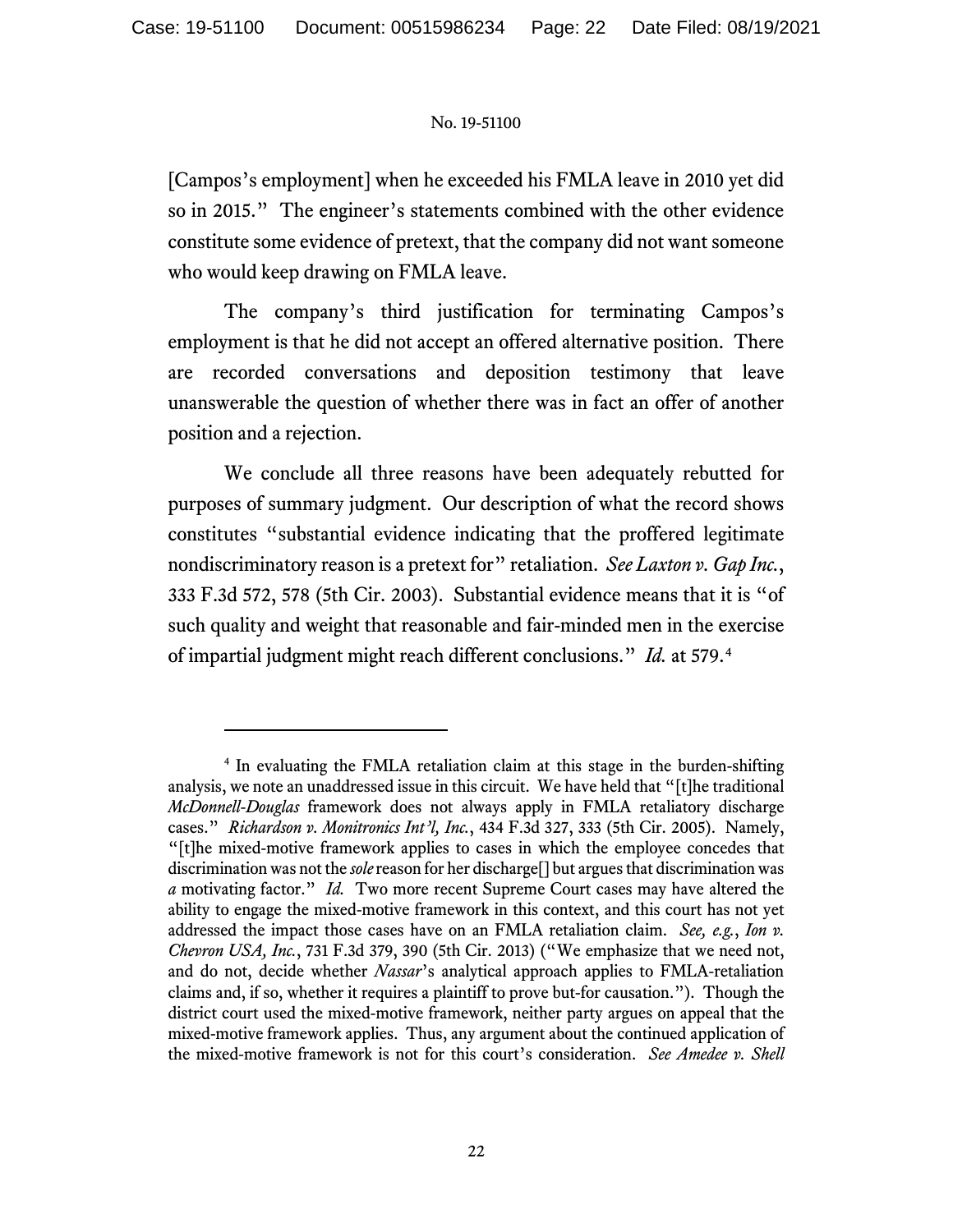There also is other, more general evidence Campos offers to support his pretext argument. *See Burton v. Freescale Semiconductor, Inc.*, 798 F.3d 222, 237 (5th Cir. 2015) (also examining general evidence of pretext); *Laxton*, 333 F.3d at 580 (same). Namely, Campos argues that Steves & Sons offered varying and contradictory reasons for terminating Campos to the EEOC and, at different times, to Campos himself. In addition to the three reasons already described, Campos states that he was told: (1) that he was permanently laid off; (2) that he was laid off for medical reasons; (3) that he was discharged for failing to pay insurance premiums; and (4) that he was discharged for failure to produce documentation of a permanent disability.

To show the significance of the inconsistencies, Campos relies on several cases. First, in *Burrell v. Dr. Pepper/Seven Up Bottling Group*, the company presented inconsistent explanations to the EEOC and then to the court for its failure to promote the plaintiff employee. 482 F.3d 408, 413 (5th Cir. 2007). The variance was rather minor  $-$  a lack of "purchasing experience" versus a lack of "purchasing experience in the bottling industry" — but we found that the differing statements created a legitimate fact dispute regarding the rationale for the promotion decision. *Id.* Campos also uses *Burton* as a guide for our review of the shifting reasons. *Burton* supports the idea that explanations for the termination that postdate the actual decision are "potentially manufactured" and indicative of pretext. 798 F.3d at 238.

We do not examine Campos's additional evidence, as we have already held that he rebutted his employer's reasons for the termination. Some of the allegedly inconsistent reasons identified here may just be variations on

*Chem., L.P.*, 953 F.3d 831, 835 n.4 (5th Cir. 2020). We leave clarification of the mixedmotive framework issue for another day.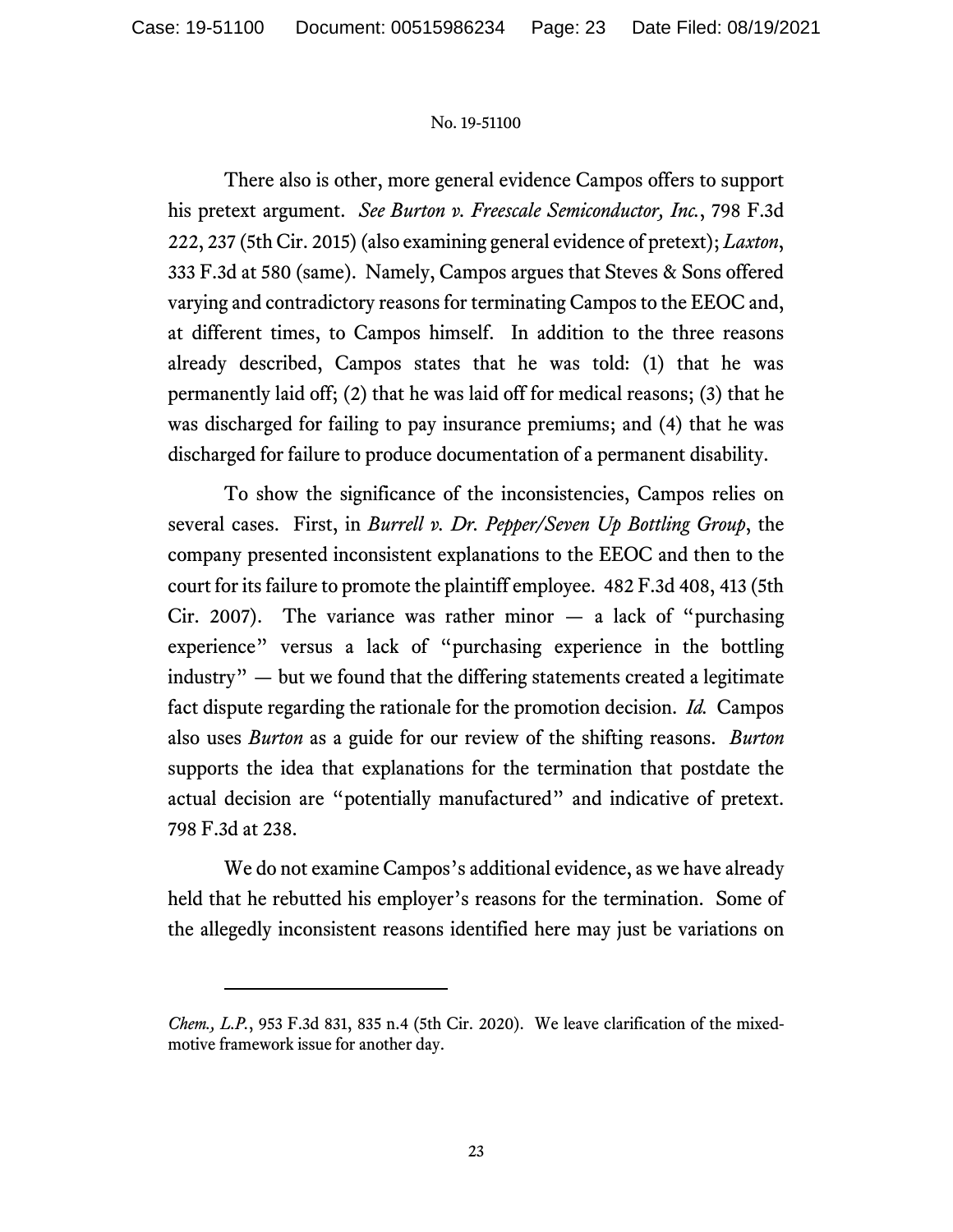the same theme and not really "shifting" for purposes of suggesting pretext. Still, there are ample fact questions for consideration on remand.

\* \* \*

We AFFIRM judgment on all claims in favor of Steves & Sons except for FMLA retaliation. We REVERSE and REMAND for further proceedings solely on that claim.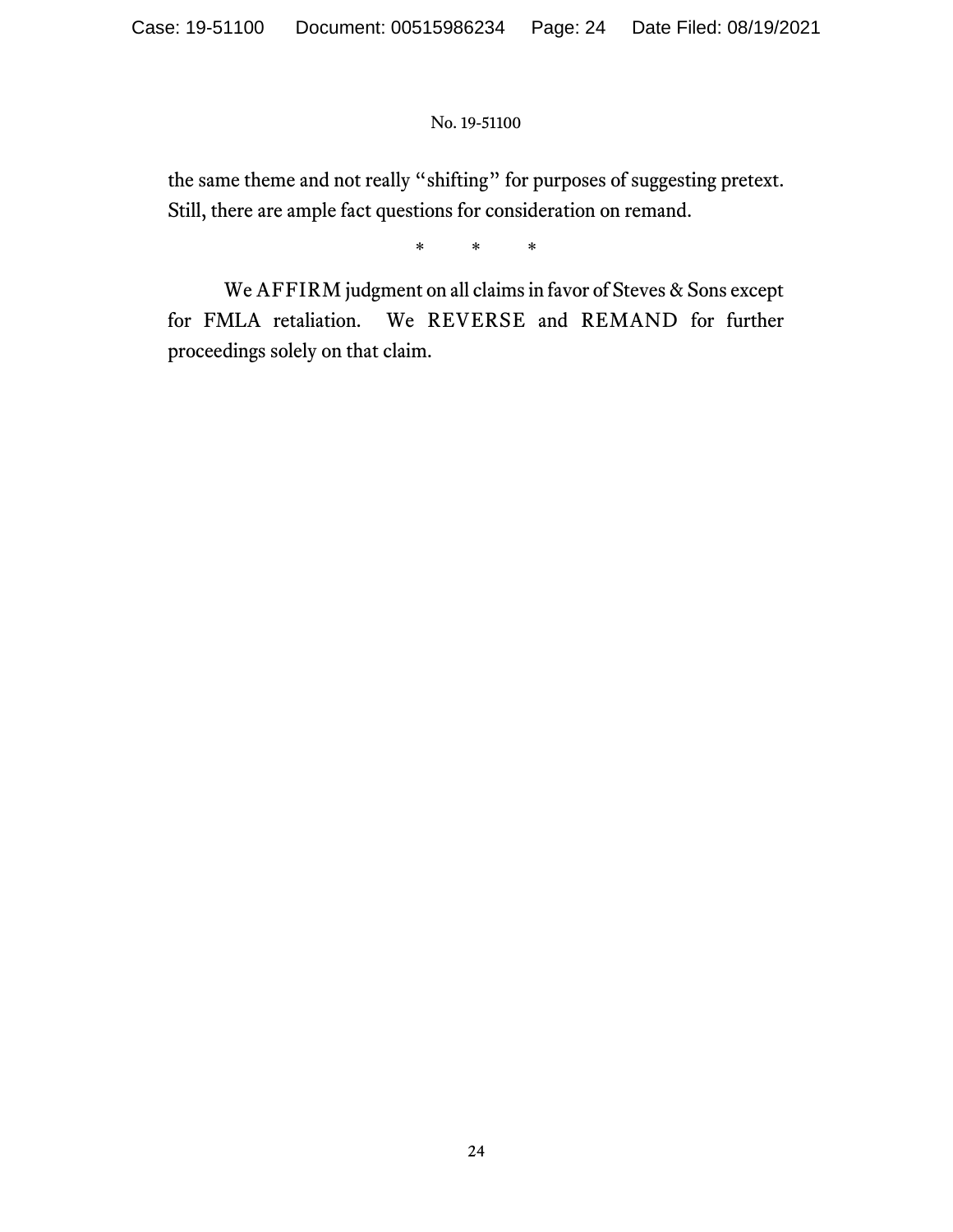JAMES E. GRAVES, JR., *Circuit Judge*, concurring in part and dissenting in part:

I agree with the majority that the district court erred in granting summary judgment in favor of Steves & Sons on Campos' Family Medical Leave Act (FMLA) retaliation claim. However, I would also conclude that the district court erred in granting summary judgment on Campos' state law discrimination and retaliation claims. Because I would reverse and remand on those claims as well, I respectfully dissent in part.

In 2015, Campos learned that he would need open heart surgery. Campos discussed the situation with his supervisor(s), who referred him to human resources (HR). As the majority acknowledges, what happened after that is largely in dispute. What's not in dispute is that Campos took leave under the FMLA, suffered serious complications as a result of the surgery and had to undergo a second surgery. What's also not in dispute is that Campos unsuccessfully attempted to return to work.

Campos says that he was terminated because of his disability. Specifically, Campos states that he received a text from his supervisor, Salgino Guerra, on September 9 that stated: "Hey Abel, I didn't forget you. I did talk to both Susie [Susana Santana -HR manager] and JP [Jim Parker – Chief Engineer]. You won't be able to work for us due to your condition. Sorry man. It's out of my hands."[1](#page-24-0) Guerra also texted, "Susie did say you should start the process of filing for social security." Campos said he believed at that time he was terminated.

<span id="page-24-0"></span><sup>&</sup>lt;sup>1</sup> Guerra testified that he may have texted or called Campos but he did not remember. Guerra still did not remember when presented with photographs of the texts. Guerra also testified that he did not know anything about Campos not making monthly insurance payments. Guerra said he thought Campos quit or turned down the steel line job.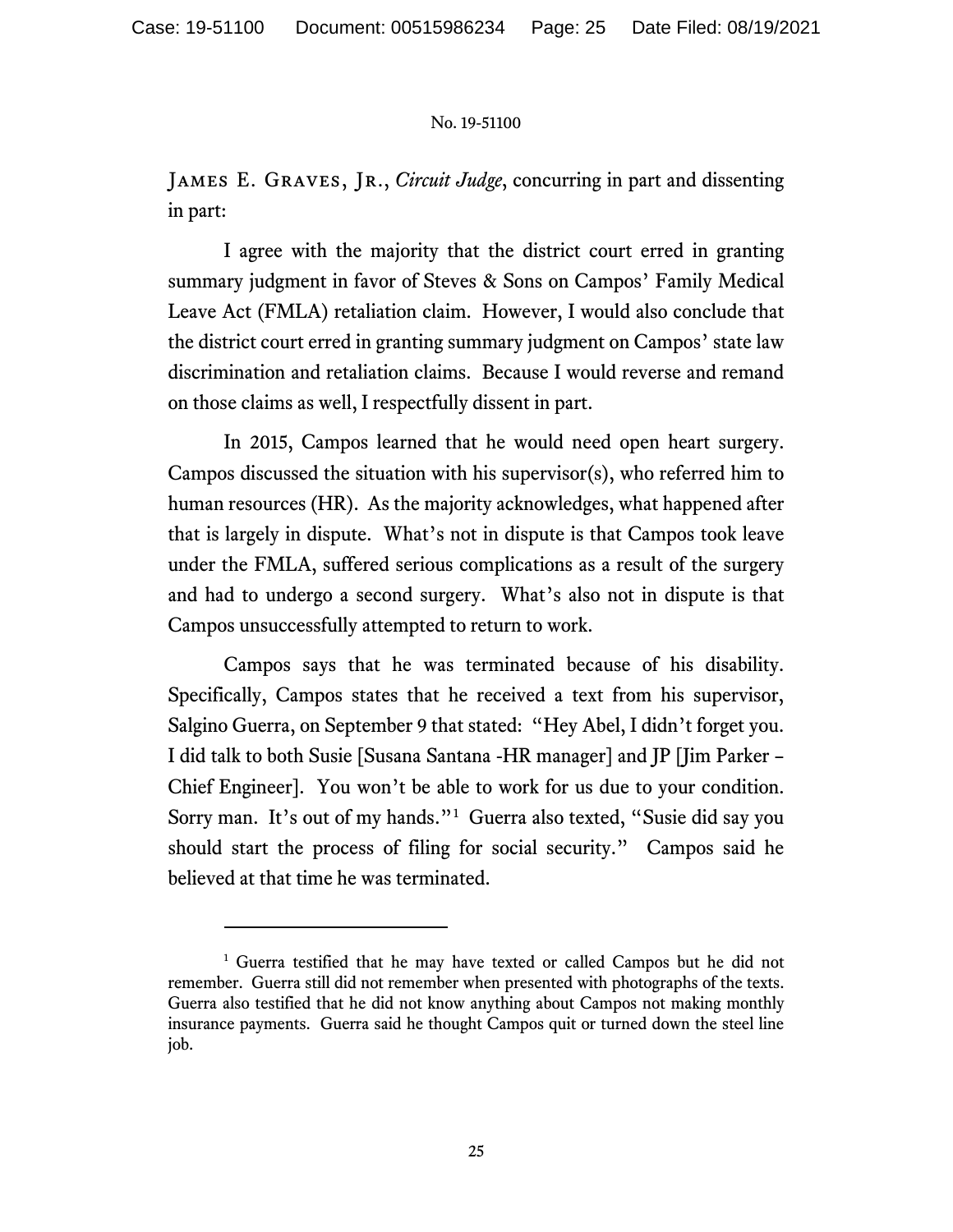However, Campos later talked with HR and verified that he was not terminated at that time. Parker later denied telling Guerra to fire Campos and both Parker and Santana denied knowledge of the texts prior to their depositions. Parker also denied having any knowledge of Campos applying for or receiving FMLA leave until after Campos was no longer working at Steves.

On October 27, Campos visited his doctor, who examined Campos, determined he was fully cleared to return to work and provided him with a release to return to work. However, the release from University Health System that said Campos may return to work with "no restrictions" was signed by a nurse. In any event, Campos and his daughter, Alexandria, took the release to Santana in HR. Santana approved Campos' return and told him to report to work in November. Campos also informed Santana that he needed to undergo dialysis and requested an accommodation of modified work hours so he could attend dialysis on Mondays, Wednesdays and Fridays after 4 p.m. Santana did not give Campos any indication that there was a problem with the release. Santana also said in her deposition testimony that Steves had the right to request "a fitness for duty certificate" from Campos but did not.

Campos later met with Parker, who Campos said scolded him for returning to work while on dialysis and would not allow the requested accommodation. Campos recorded a portion of this meeting as discussed in more detail below. Parker said that Campos told him he was 100 percent ready to go back to work. Parker also acknowledged that he never told Campos he needed a different release or that the release he provided was not sufficient.

Parker said he told Campos that his job had been filled, but that they had another job for him with equal pay and better conditions on the steel line.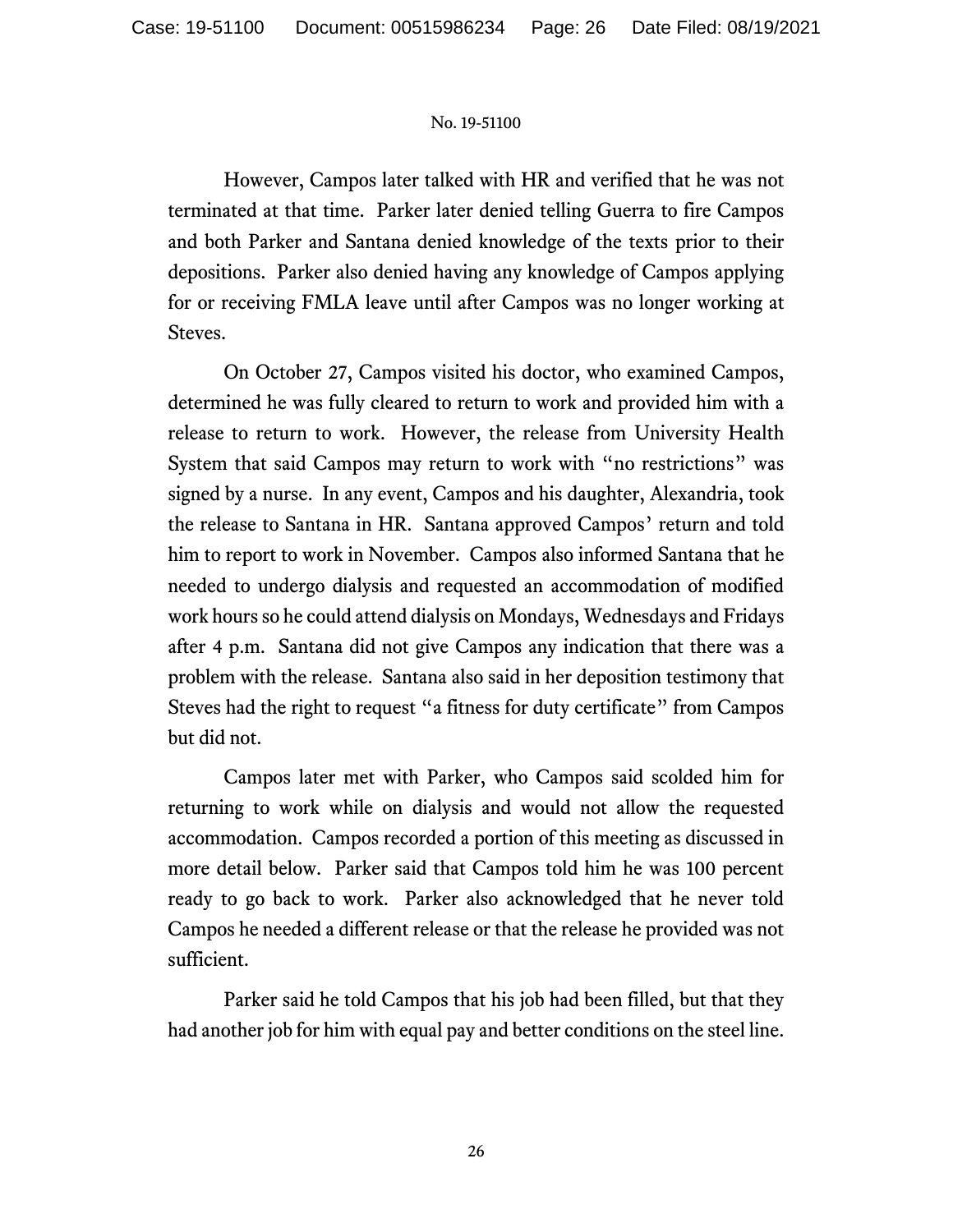Parker said he offered the position to Campos, but Campos wanted to think about it. However, Parker then admitted that Campos said he would take the job. Specifically, Parker said Campos replied, "It's not what I want. It's not what I want to do, but it's a job and I'll take it." Then Parker said he told Campos he needed to talk to the managers (Marshall Steves III and Gabe Davis) to make sure they would be okay with Campos taking the job first. Parker then said he and Campos would talk about it after Thanksgiving.

At the next meeting, of which Campos also recorded portions, Parker said he told Campos that the managers had approved Campos taking the job and went over the position in more detail. Parker also testified that, at the end of the meeting, Campos stood up, shook his hand, told him, "Thank you, Mr. Parker, for everything you've done. I appreciate it. And I just will do – I will go do something different." Parker said he took that to mean that Campos was quitting rather than accepting a position other than welder or working on the glue spreader, even though Campos had already accepted the job. However, Campos said Parker terminated him at that meeting, he believed because of his dialysis, the fact that Steves had already filled his position, and because they had no other position for him. Campos also said that Parker told him they would backdate his unemployment to the time of their first meeting.

Following the second meeting with Campos, Parker said he contacted Santana to let her know that Campos turned down the job. However, none of the paperwork said that Campos turned the job down. Instead, Santana prepared a termination report recommending "with some reservation" that Campos be terminated. Santana apparently then signed the form for Parker. Parker said that he assumed "with some reservation" meant Campos could be rehired. Santana also wrote in the additional comments section of the form: "Abel Campos was terminated because he exhausted his FMLA (and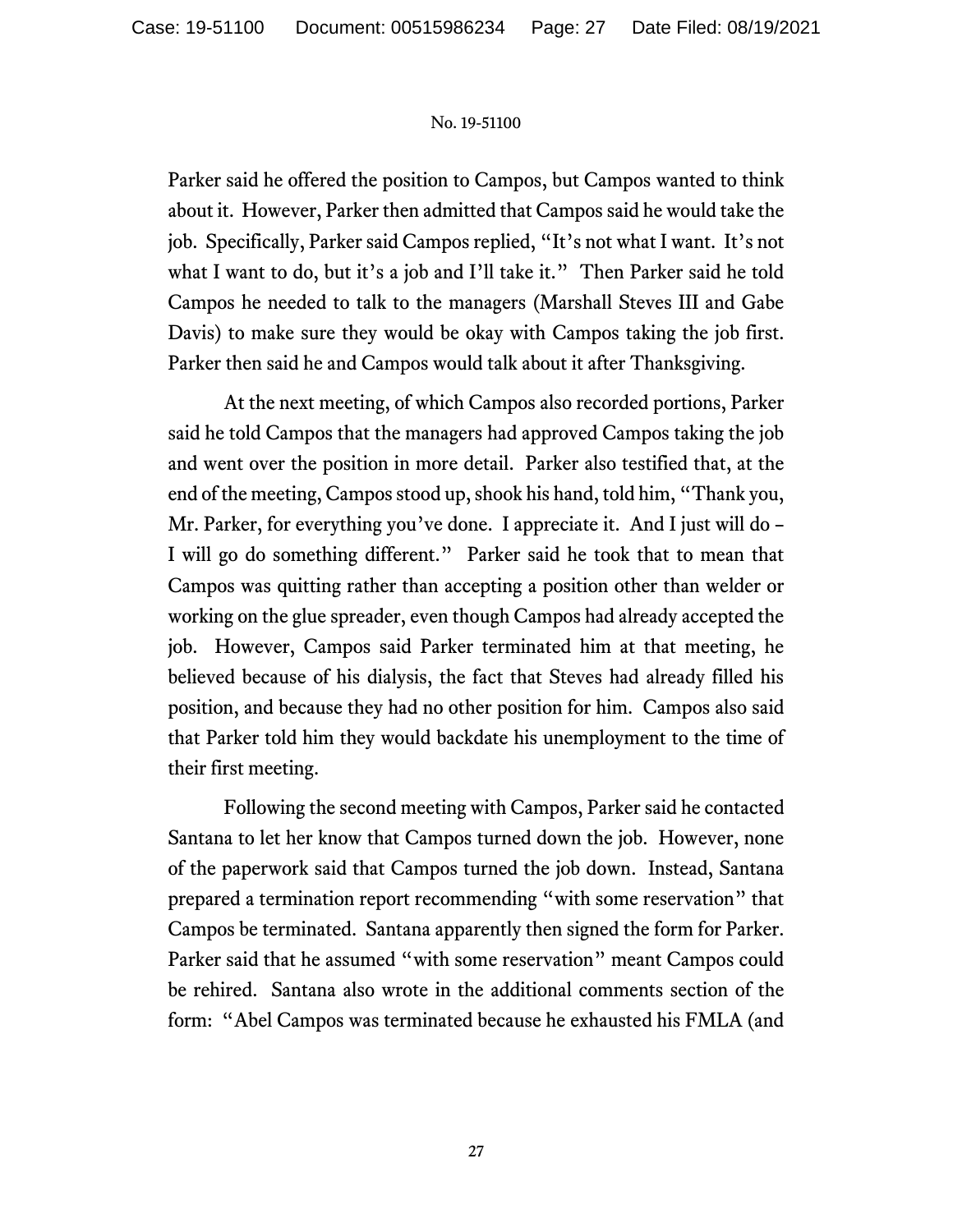was not making monthly payments on his insurance). And also for medical reasons."

Campos' daughter said she dropped off the payments for the insurance at Steves. She also had receipts. Santana said Parker told her to put that Campos failed to pay insurance premiums on the form. Further, Santana said Parker told her to document Campos as a permanent layoff. Santana also prepared an unemployment form that indicated Campos was terminated for "Medical Reasons Layoff." Parker said that HR had told him Campos exhausted his FMLA, but Steves was still going to offer him a different job with equal pay. Parker said, despite what the form said, Campos was not terminated. Parker also said he was "guessing" that medical reasons meant Campos did not have a proper medical release. However, none of the termination paperwork says anything about the release being insufficient.

Santana testified that she did not have any discussions with anyone while Campos was hospitalized about his inability to return to work. Further, Santana said she did not tell Guerra to tell Campos he should apply for Social Security benefits.

Parker said he did not know when Campos' FMLA leave began. However, Steves represented to the EEOC that Campos' leave began on July 20 and ended on October 12. Steves also represented to the EEOC that Campos had various medical restrictions that Campos had not conveyed to them on his return to work. Parker said during his deposition that those restrictions were based on things Guerra had told Parker before Campos' heart surgery. Steves also represented to the EEOC that there were no open positions that could accommodate Campos, stating, "Although Campos expressed interest in other positions, they were not open or required much more extensive sitting and standing than he was reportedly allowed to do."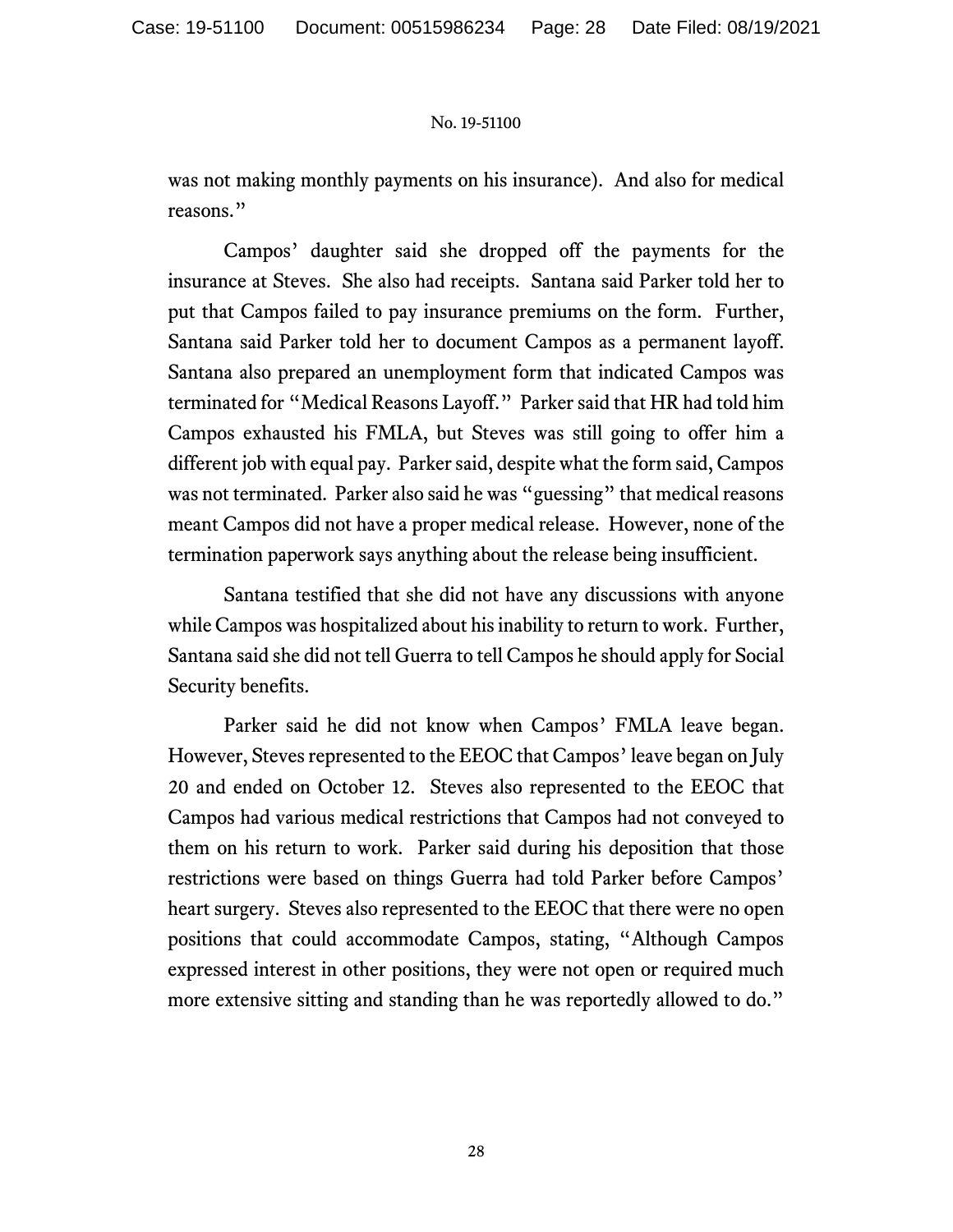This contradicts Parker's claims about the steel line position and that Campos turned down any job.

About a month after his termination, Campos filed for Social Security Disability, which was denied.<sup>[2](#page-28-0)</sup> A few months later, Campos brought a charge of discrimination with the EEOC and later sued under the Texas Labor Code and the FMLA. The district court excluded Campos' release-to-work document as inadmissible hearsay and then granted Steves' motion for summary judgment on all claims. Campos then filed this appeal.

# **I. Whether the district court properly granted summary judgment on Campos' disability discrimination claim under Chapter 21 of the Texas Labor Code.**

As the majority states, Campos must prove a prima facie case of discrimination. *See Moss v. Harris Cnty. Constable Precinct One*, 851 F.3d 413, 417 (5th Cir. 2017) ("(1) that he has a disability; (2) that he was qualified for the job; [and] (3) that he was subject to an adverse employment decision on account of his disability."). If Campos proves the prima facie elements, then

<span id="page-28-0"></span><sup>2</sup> Both the district court and the majority use information from Campos' application as proof that he was not qualified. However, Campos did not apply for disability until after Steves terminated his employment and told him to apply for disability. Also, statements written on a form by Alexandria in no way overcome the issues in this case. Regardless, the majority states that Campos failed to seek reasonable accommodations for the statements in the application, but overlooks the facts that Campos sought accommodations for dialysis and Parker claimed to have found Campos a better job that would have addressed any potential lingering recovery issues. Thus, there would have been no need for Campos to request any additional accommodations. Moreover, it is not Campos who fails to explain inconsistencies but rather Steves that fails to explain inconsistencies, as discussed herein. The majority simply ignores this and, instead, determines Campos was also unqualified for the steel-line position. The majority does so despite the fact that Steves did not argue that Campos was unqualified for the steel-line position but rather that he turned it down.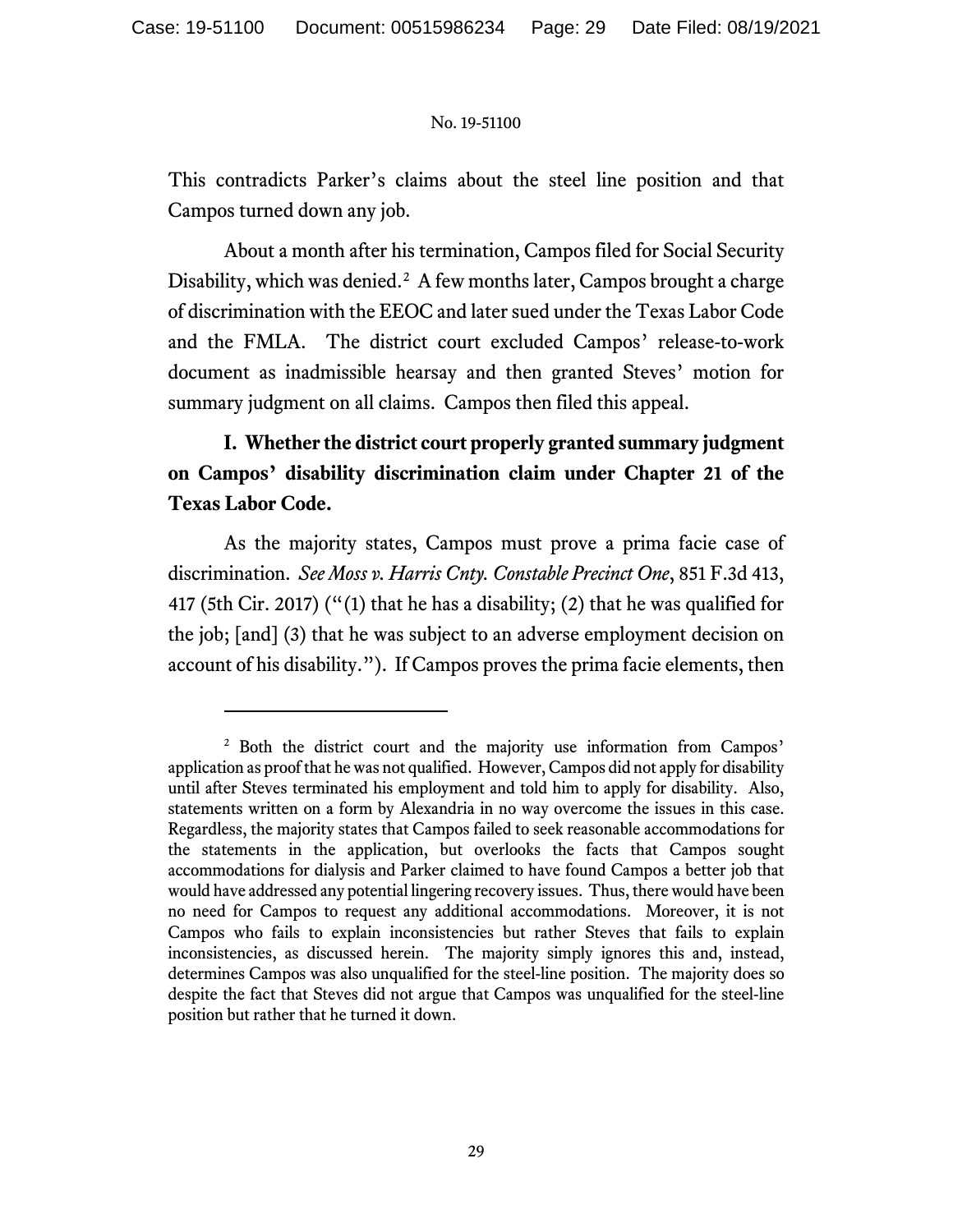the burden shifts to Steves to present legitimate, non-discriminatory reasons for the adverse action. *EEOC v. LHC Grp., Inc.*, 773 F.3d 688, 694 (5th Cir. 2014) (citing *McDonnell Douglas Corp. v. Green*, 411 U.S. 792 (1973)). If Steves does so, the burden shifts back to Campos to show pretext. *Id*.

Like the district court, the majority concludes that Campos' prima facie case fails on the second factor – whether he was qualified. Specifically, that Campos is unable to establish he could either perform the job in spite of his disabilities or with reasonable accommodation. *See Moss*, 851 F.3d at 418. I disagree.

There is a genuine dispute of material fact as to whether Campos was qualified. Fed. R. Civ. P. 56. The majority concludes that Campos does not appeal the evidentiary ruling on the motion to strike the release-to-work document. However, Campos clearly asserts and briefs the issue of his qualification on appeal. Moreover, the motion to strike was granted pursuant to the Order on Motion for Summary Judgment, which Campos appeals.

Thus, I disagree with the majority that the court cannot rely on the release and that we are left with only Campos' word to consider. We have much more than his word to consider. There is contradictory testimony about Campos' termination and the record contradicts the finding that he was terminated for being unqualified.

None of Campos' termination paperwork alleged that he was not qualified or that he failed to provide an adequate release. Everyone involved from Steves said Campos was a good employee and qualified. Nobody ever suggested Campos was not qualified until after he was terminated. Campos did not tell Santana or Parker that he could not do the job. Both Santana and Parker said he told them he was 100 percent. Parker testified that he had no doubt that Campos could do the new job or he "wouldn't have offered it to him." Parker also acknowledged that Campos was a good employee with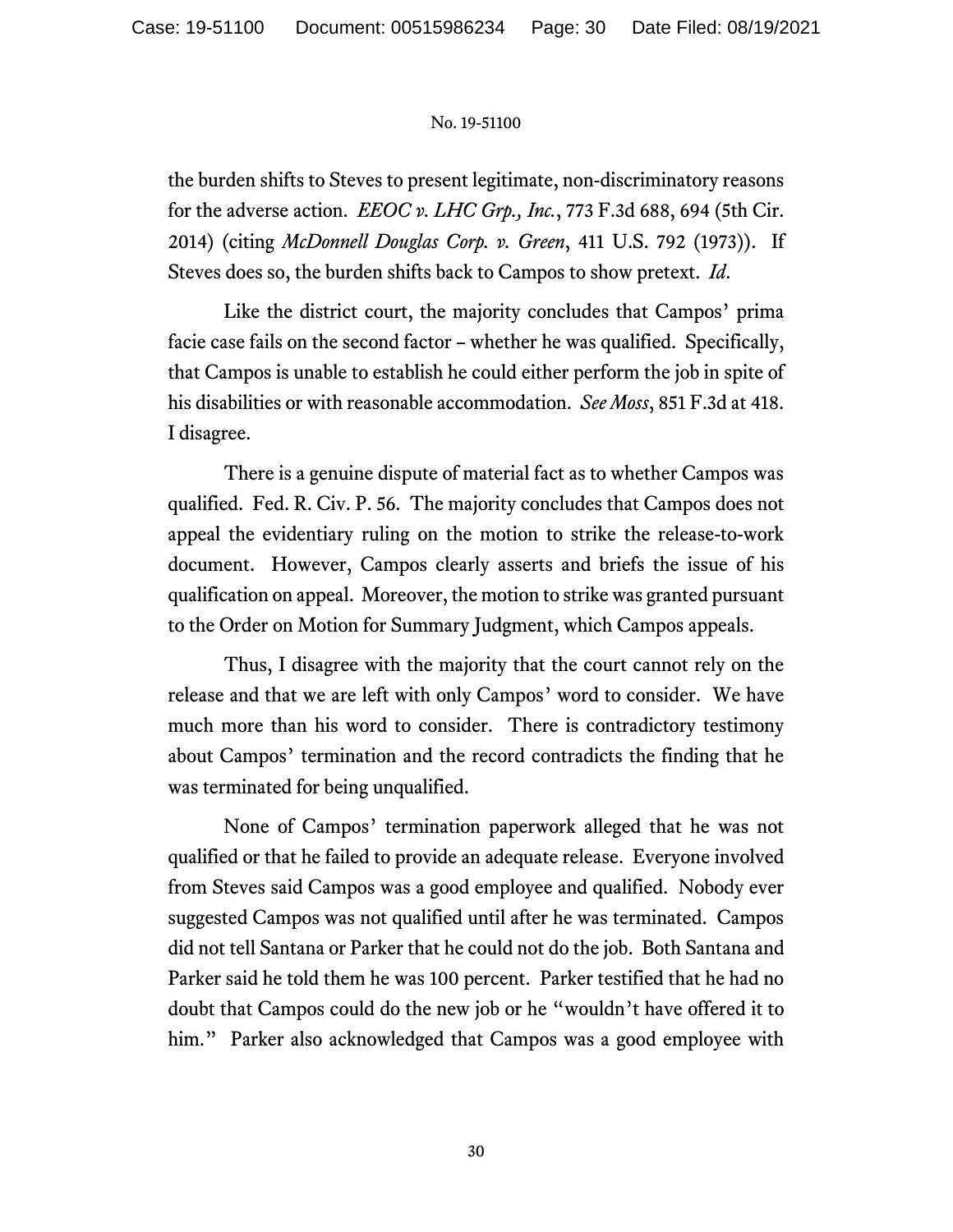common sense, maturity, a good work ethic and positive evaluations of his work. Also, at the time of his deposition, Campos said he was caring for his elderly father and doing welding and other work on the side.

Steves would have this court decide Campos' qualification by relying on a subsequent disability application that was denied while ignoring all of the evidence indicating that Campos was not fired because of an inadequate release. But it cannot be ignored that the record in this matter contradicts Steves' claims and provides support for Campos' assertions.

While the texts from Guerra may not establish interference, they do support Campos' assertion that Steves had already decided to get rid of him prior to the day he was terminated and regardless of any release. This supports Campos' state law retaliation claim under Tex. Lab. Code § 21.051(1). There is also evidence that Campos accepted the new position Parker later offered him. Parker's claim that Campos turned down the job is not supported by other evidence that was provided on various termination and unemployment forms, given to the EEOC, or offered via deposition testimony by Parker, Santana, Schram, Guerra, Alexandria or Campos.

Additionally, the transcript from Campos' recordings support Campos' claims. Parker accused Campos of far exceeding FMLA leave and blamed his health issues. Parker told Campos he had been replaced. Then he offered him a position on the steel line. Campos explicitly stated he would take the position. Campos also explicitly told Parker he was 100 percent released. After Campos accepted, Parker said he would need to check with the managers first.

During the second recording, it clearly appears that Parker rescinded the job offer. Parker repeatedly told Campos they did not have a place for him, it was just the wrong time of year, it might be different if they had a blockbuster year, and they did not have a position. Parker also told him they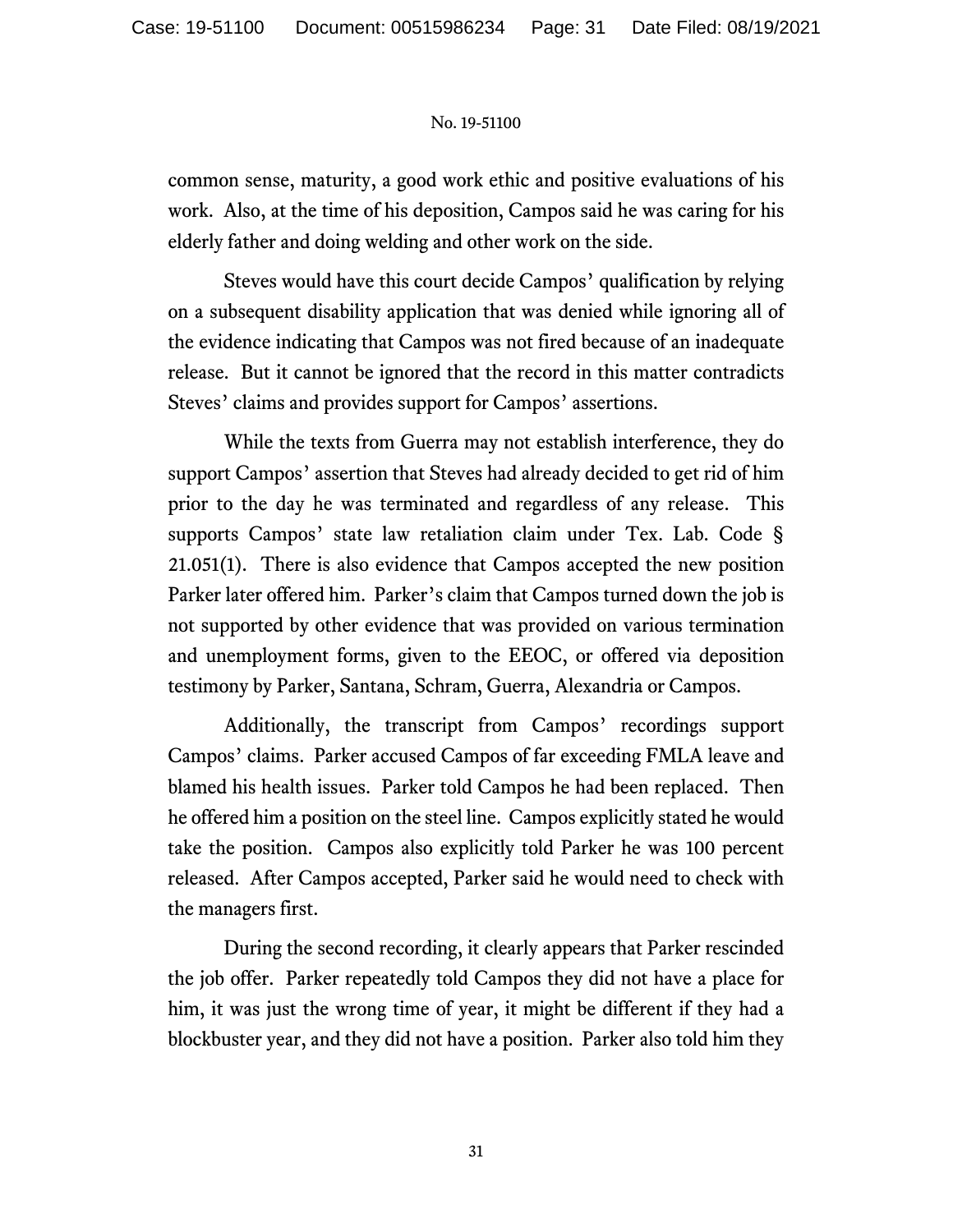would backdate his unemployment and would not oppose it. At one point, Campos told Parker, "I really wanted a job, Jim" and "Oh, gosh, Jim, this is just a blow to the freaking – I mean, this is just not what I wanted to hear. I've been praying every day all the time . . . – trying to get this job" Parker also told Campos he would call him if something came open or he would provide a job reference.

Steves takes issue with the recordings and asserts that Campos somehow manipulated them. However, on summary judgment, we view all evidence in the light favorable to Campos and draw all reasonable inferences in Campos' favor. *See Dediol v. Best Chevrolet, Inc.*, 655 F.3d 435, 439 (5th Cir. 2011). Further, the court must "refrain from making credibility determinations or weighing the evidence." *Turner v. Baylor Richardson Med. Ctr.*, 476 F.3d 337, 343 (5th Cir. 2007). Additionally, during Campos' deposition he was asked about the recordings and said they were still on his phone. Regardless, any dispute over the alleged manipulation of the recordings is clearly an issue of fact for trial.

As discussed in more detail below, there was no requirement that the release form be signed by a doctor and nobody ever told Campos it was not sufficient. Santana and Parker both testified that they did not tell him it was insufficient. Despite that, the release was excluded as hearsay because it was not authenticated on summary judgment.

Although Steves argued, in its motion to strike, that Campos did not specifically remember the nurse who signed it, the release clearly states it is from University Health System, the nurse's name is clearly legible (Denise Sanchez, LVN) and her phone number was included. Campos explained that he saw a lot of different doctors and nurses at the hospital and could not specifically remember all of them. He was also comatose and in critical condition for at least part of his hospitalization. It was also a teaching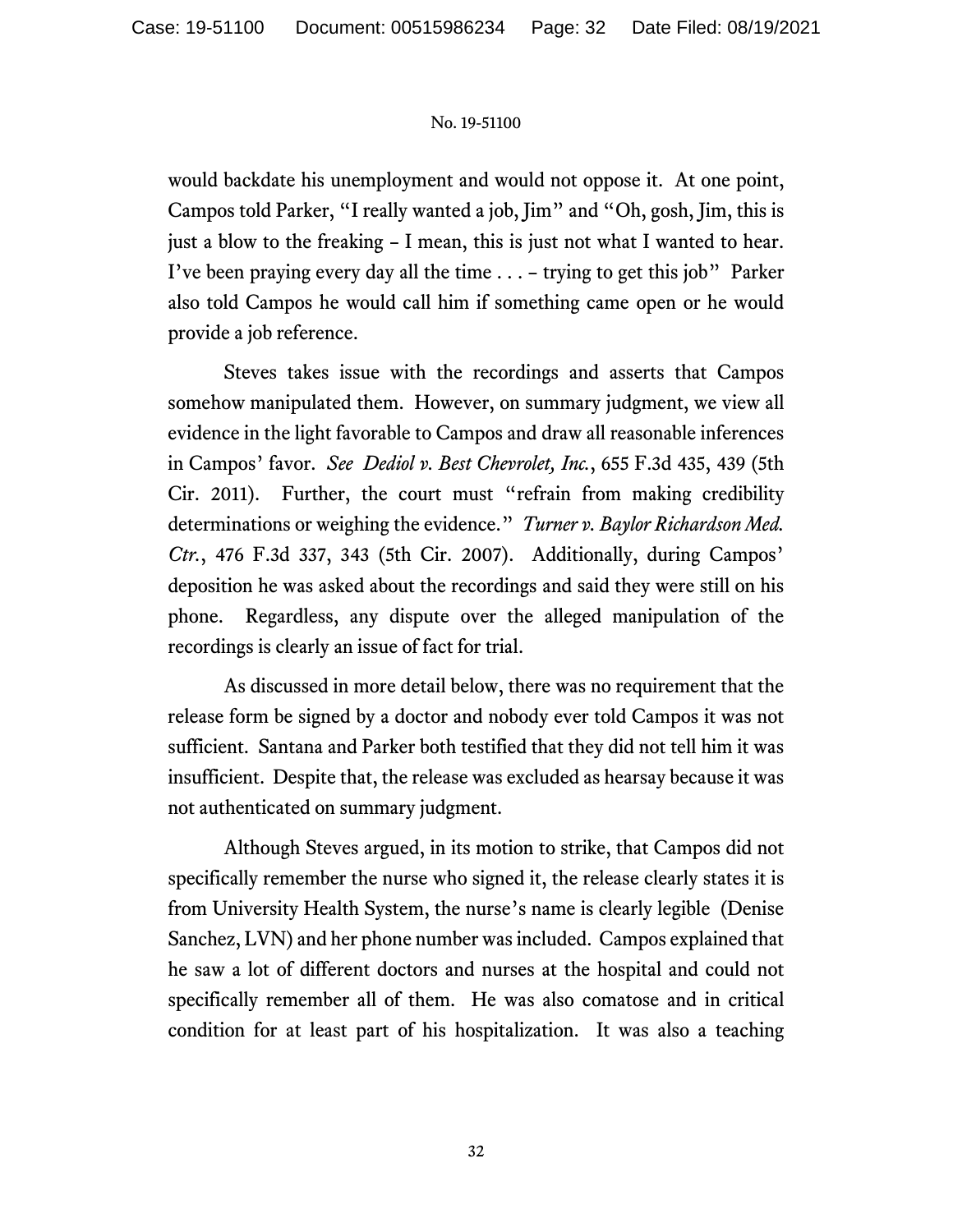hospital. Additionally, the release contained Campos' information, including various identification numbers, and the date.

It is unclear as to exactly how long Campos took leave because Steves never completed the proper documentation. Santana confirmed in her deposition testimony that neither she nor Steves completed a "Designation Notice" for FMLA. Additionally, the record offers multiple dates the leave could have started and ended.

Campos' last day of work was July 20, 2015. His surgery was on August 5, 2015. However, there was an issue as to whether Campos FMLA time began on July 20 or whether he used vacation time leading up to the surgery. Steves went with the August 5 date for purposes of summary judgment. The majority concludes that, without the release, Campos cannot show that before his FMLA expired he could have returned to work. However, that conclusion completely ignores the fact that Steves claimed Campos' exhaustion of FMLA leave as one of their possible reasons for firing him. Further, Campos says he attempted to return to work the day before his leave would have expired. Steves' acknowledged that Campos' leave was August 5, 2015 through October 28, 2015, for purposes of summary judgment. Campos returned on October 27, 2015, which supports his claim that he returned the day before his leave expired. Thus, Steves cannot claim exhaustion of FMLA leave as a reason for Campos' termination when a "Designation Notice" was never completed to determine when the FMLA ran out and, alternatively, when it conceded the dates for purposes of summary judgment.

Additionally, the claim that Campos failed to pay his insurance premiums is contradictory. Santana said she put it on the form because Parker told her to, but neither Santana nor Parker had knowledge of whether it was true. Also, there is no evidence indicating that anyone ever gave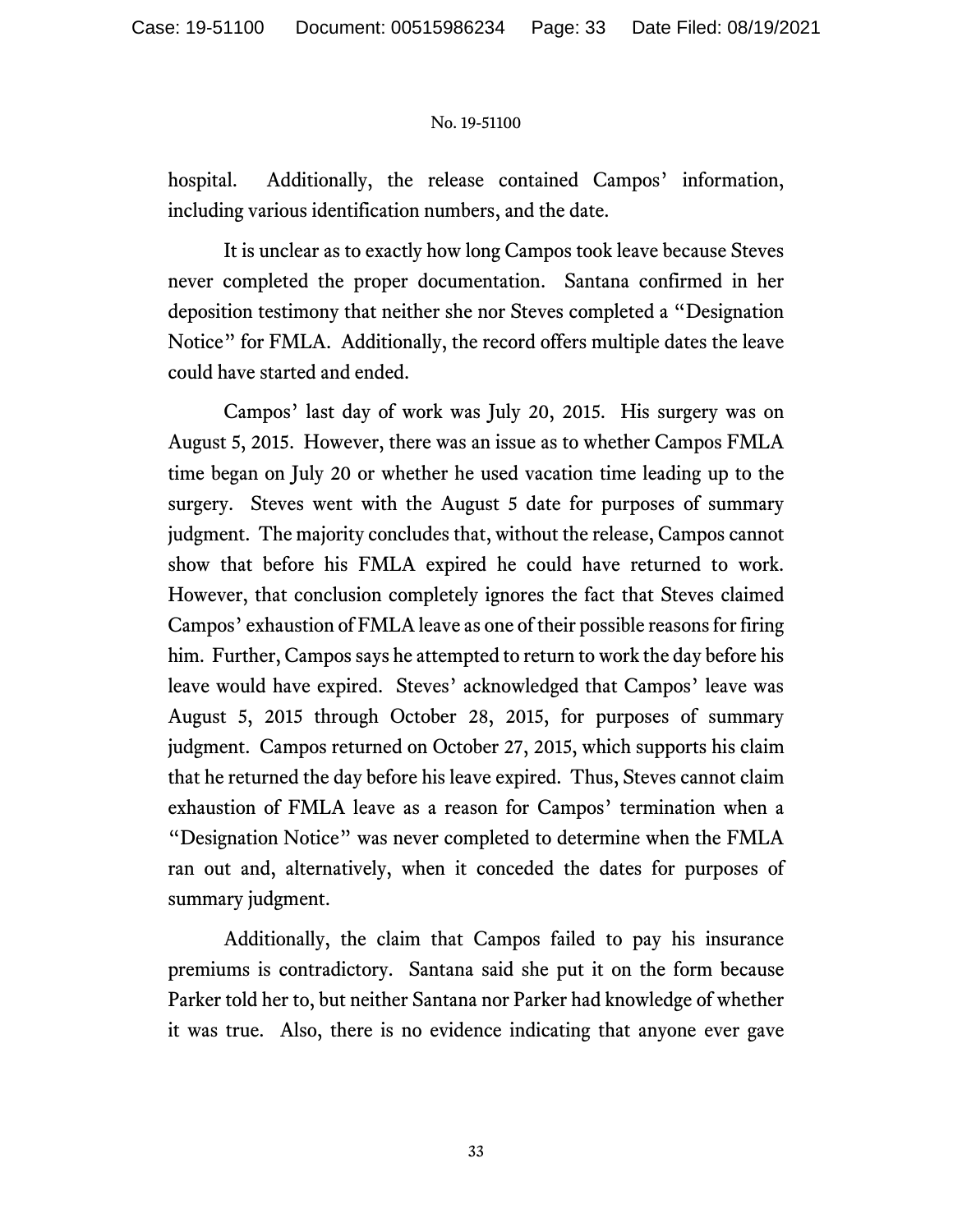Campos notice of any overdue insurance payment, and Campos' daughter testified at her deposition that she took the payments to Steves.

The district court erroneously claimed that the admission of the release would not change the outcome as a matter of law. Further, the district court appeared to rely on Campos' hospital discharge paperwork to find that there was a requirement that the release had to be signed by a physician. The district court said that Campos' hospital discharge paperwork from September 16 said that he should not return to work "until cleared by a clinic physician." The district court further added that Campos' testimony indicated that he "understood the requirement of obtaining a *physician's* release to return to work." (Emphasis original). However, the hospital discharge paperwork had nothing to do with Steves' policy or lack thereof.<sup>[3](#page-33-0)</sup> Further, the deposition testimony the district court relied on did not say that Campos understood any written release must be signed by a doctor rather than anyone else on the doctor's behalf. Instead, it indicates that Campos understood that a doctor had to release him. He asserts that his doctor did release him on October 27, 2015. The release form that was provided to him was simply signed by another employee. Any issues with that could have been addressed at trial.

The district court also noted that Santana "harbored doubts as to its legitimacy because it was signed by an LVN rather than a physician, as required by company policy." But the portion of Santana's deposition testimony the district court cited to does not reference any actual company policy. Santana said she "believed" it "should be a doctor." Upon further

<span id="page-33-0"></span><sup>&</sup>lt;sup>3</sup> Steves' policy simply said, in relevant part: "Employees medically released (full or partial) by their physician must report to the Company within three (3) working days of their release and provide a return to work medical certification." The policy does not state who must sign any release.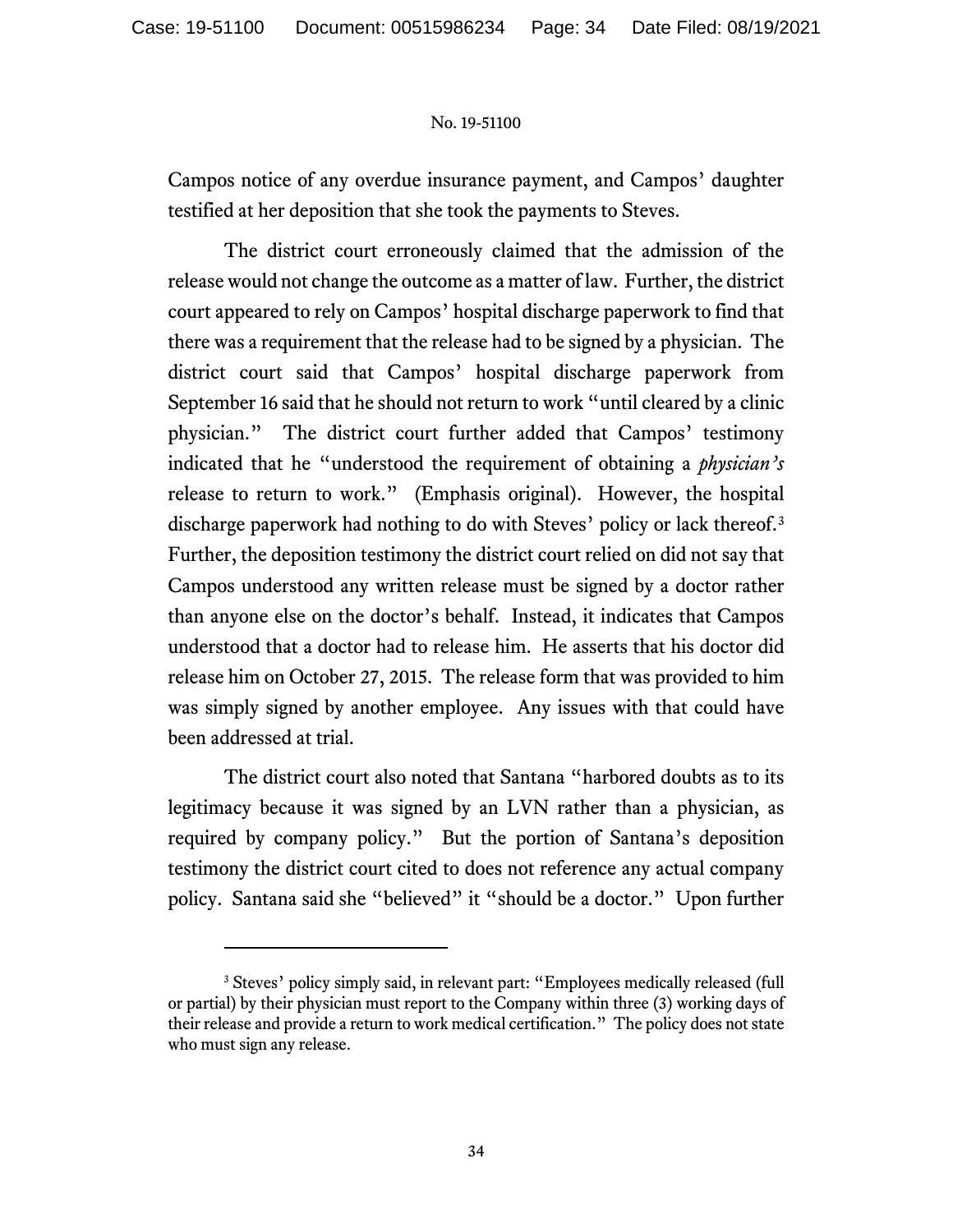inquiry, Santana said: "I – just – to say no restrictions by an LVN, I'd rather hear it from a doctor saying that he has no restrictions and the policy – by going by the policy." It is unclear what Santana meant by "the policy," but she then clarified, "[t]hat was just in my opinion. In my opinion."

Santana also testified that she passed the release along to Karen Schram, her supervisor, and did not recall there being any issue with the form being signed by an LVN. Santana also testified that she never told Campos, Parker or anyone else of any problem with the release or any need for him to have it signed by the actual physician. She said it was the responsibility of "higher-ups" to decide whether to accept the release. Further, Santana never attempted to call the LVN at the phone number provided to verify the release. Also, Santana said that she did not recall any other communication with anyone regarding Campos until the day Parker called her and told her to put Campos on permanent layoff.

Schram testified that she did not recall having any involvement in the decision to terminate Campos. Schram also testified that she did not recall any claim that Campos was not making payments for his insurance.

Parker painted a different story during his deposition testimony. Parker said that Santana and Schram told him that Campos "needed to have a medical release other than from an LVN." Parker also stated "[t]hat's when I first heard about it. I never saw [the release]. I just heard it from them." Parker also said that they told him they had asked Campos to obtain a release signed by a doctor and "[t]hat they were waiting on one." Parker said he never told Campos there was any issue with the release and never asked him for a release signed by a physician. As discussed above, Parker said he told Campos he had already filled his position but offered him a new position on the steel line. The fact that Parker offered Campos a different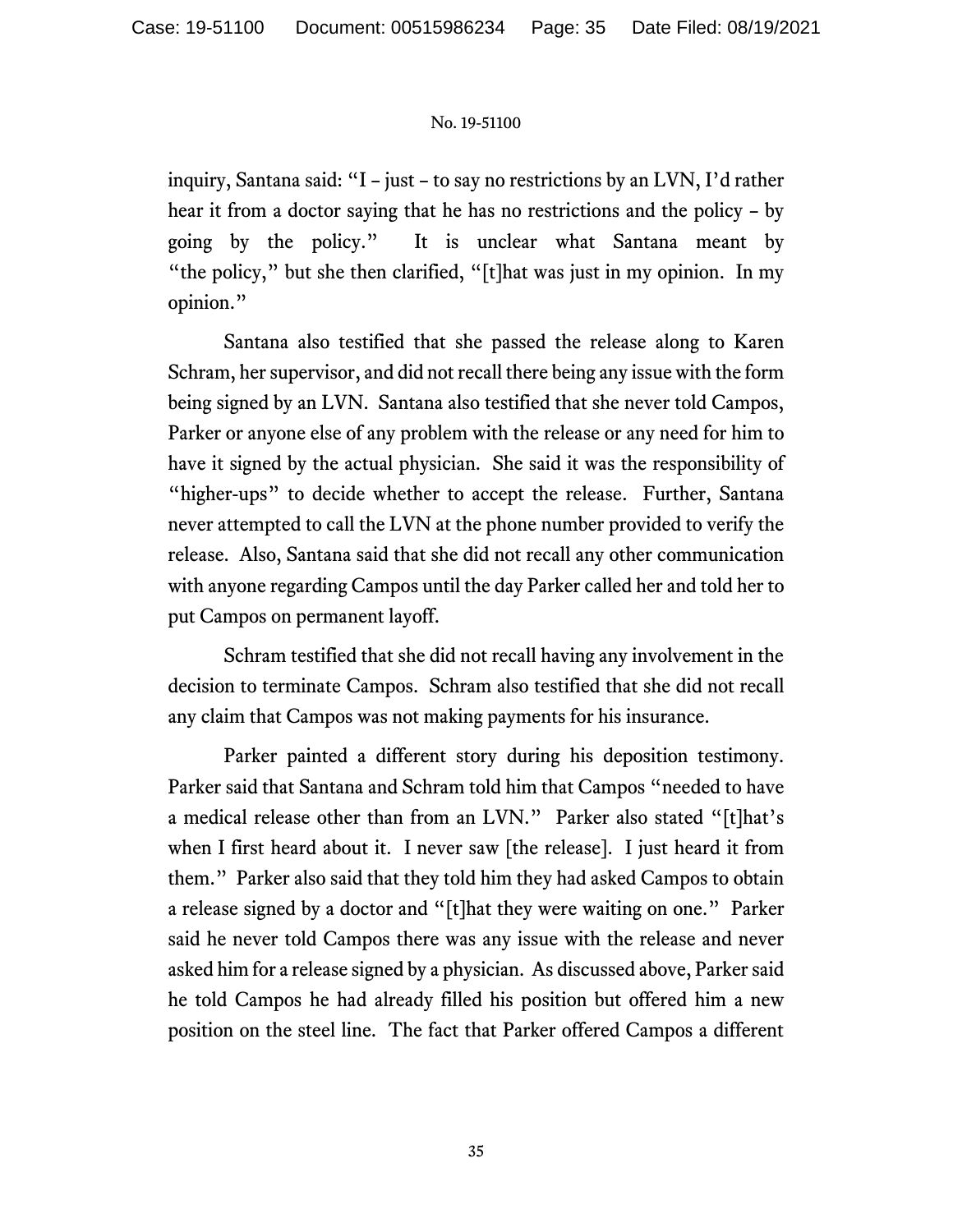position casts doubt on any suggestion that Campos was not qualified. Parker explicitly stated that he had no doubt that Campos could still perform his job. Parker also acknowledged that Campos explicitly accepted the new position during their first meeting. There is an issue of fact as to whether Campos turned down the new position during his second meeting with Parker.

Both the district court and the majority fault Campos for not authenticating the release. As the majority states: "Although the substance or content of the evidence submitted to support or dispute a fact on summary judgment must be admissible . . . , the material may be presented in a form that would not, in itself, be admissible at trial." *Lee v. Offshore Logistical & Transp., L.L.C.*, 859 F.3d 353, 355 (5th Cir. 2017) (omission original). The majority concludes that Campos failed to provide evidence that it would be possible to put the information into admissible form. I disagree. Campos would have merely had to call his physician and/or Sanchez as a witness at trial to authenticate the release at trial. Further, there was no suggestion that the source of the release was somewhere other than University Health System.

Parker claims that Schram and Santana told him there was an issue with the release. Schram and Santana both deny telling Parker or anyone else that there was a problem with the release. Not only did Steves accept Campos' release, but Campos was then instructed on when to return to work. None of Campos' termination paperwork mentioned an issue with the release. Only after Campos was terminated did anyone suggest that the release was insufficient.

For these reasons, I would conclude that there is a genuine issue of fact with regard to whether Campos was qualified and he is, thus, able to demonstrate a prima facie case. Under the shifting burden, Steves argues various reasons for termination. However, for the reasons discussed above,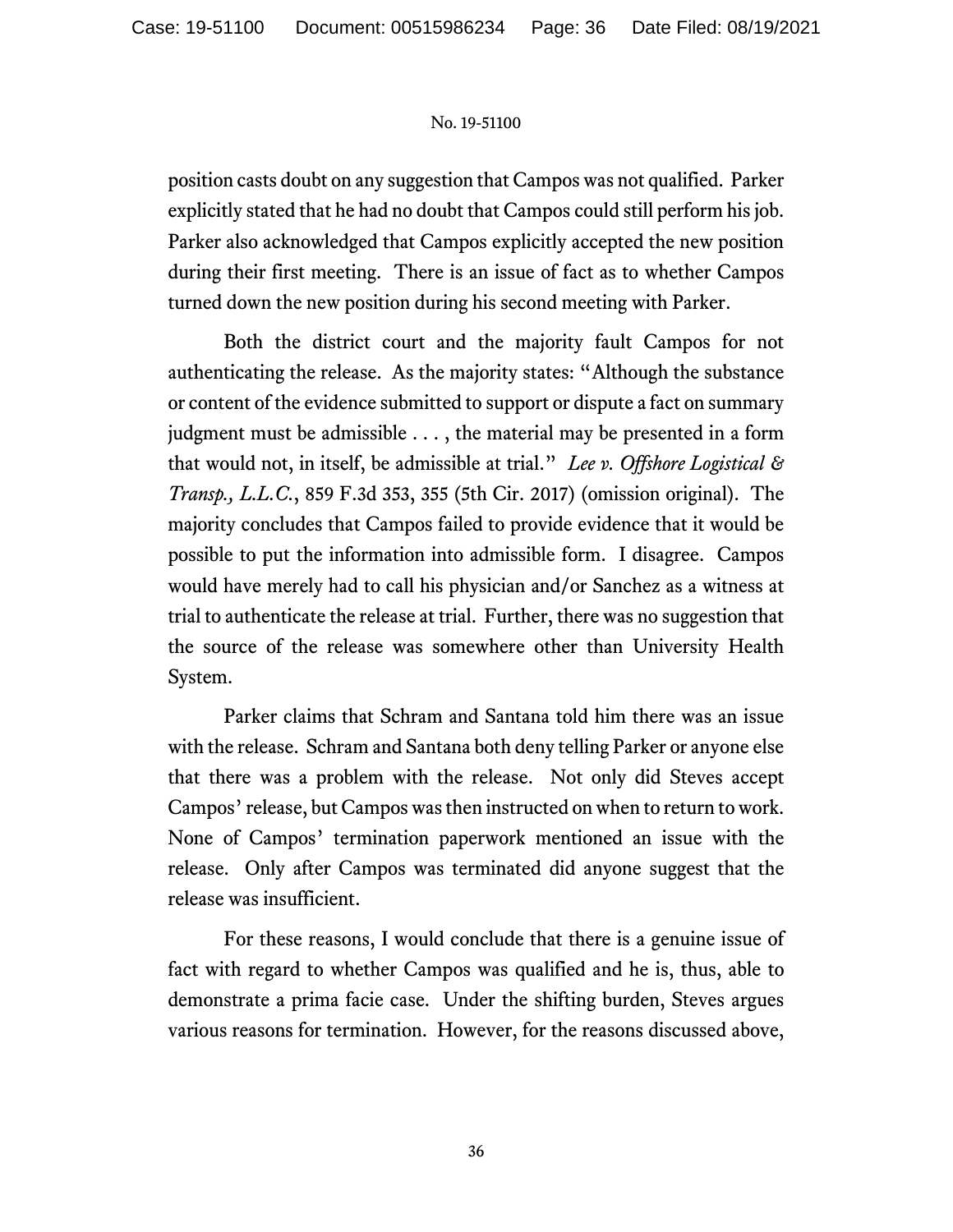I conclude that Campos established a genuine issue of material fact as to whether these reasons were pretextual.

Because the district court erred in granting summary judgment on Campos' state law discrimination claim, I would reverse and remand on this issue. Thus, I respectfully dissent in part.

# **II. Whether the district court properly granted summary judgment on Campos' retaliation claims under Chapter 21 of the Texas Labor Code.**

Under Texas law, Steves committed an unlawful employment practice if it retaliated or discriminated against an employee who: "(1) opposes a discriminatory practice; (2) makes or files a charge; (3) files a complaint; or (4) testifies, assists, or participates in any manner in an investigation, proceeding, or hearing." *See* Tex. Lab. Code §21.055. Further, as stated by the majority, Campos must first make a prima facie showing: "(1) that he is engaged in a protected activity; (2) that an adverse employment action occurred; and (3) that a causal link existed between the protected activity and the adverse action." *Pineda v. UPS, Inc.*, 360 F.3d 483, 487 (5th Cir. 2004). Upon that showing, the burden shifts to Steves to demonstrate a legitimate nondiscriminatory purpose. *Id*. If Steves does that, then Campos must establish pretext.

Noting that the prima facie case for retaliation is the same under FMLA and Chapter 21, the district court found that Campos established a prima facie case. But the district court determined that Campos' claim failed under Chapter 21 for the same reason as it found it failed under the FMLA, pretext. Here, the majority concludes and I agree that Campos' FMLA retaliation claim did not fail. However, with regard to Chapter 21, the majority repeats Steves' assertion that Campos did not engage in any protected activity until he filed his EEOC charge of discrimination after he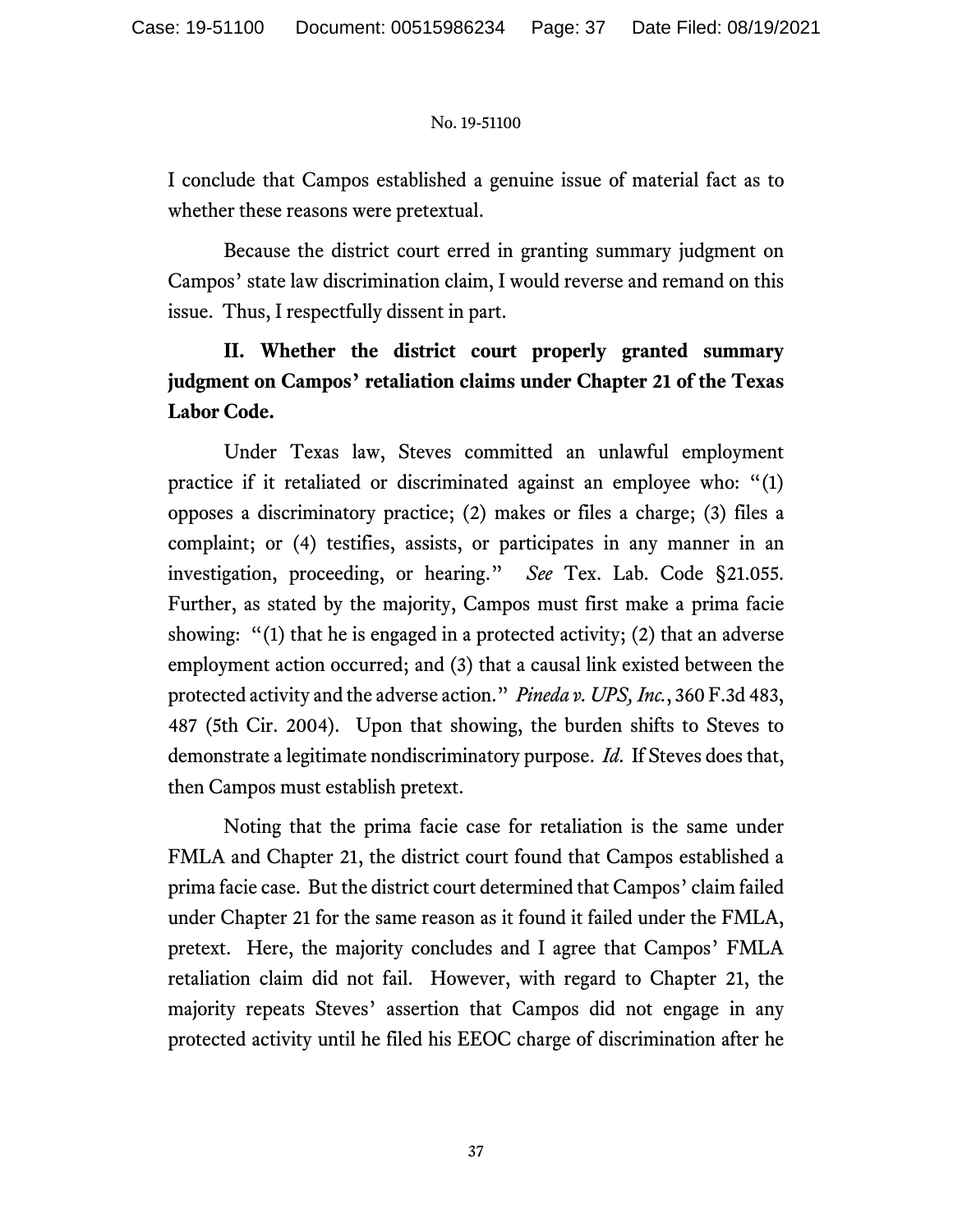was terminated and says "[t]his characterization appears to be correct." The majority then notes that it can affirm for any reason supported by the record and concludes that the state statute does not provide protection for simply taking FMLA leave, and Campos suggests no other protected activity on which to base this claim. While acknowledging that they are nonbinding authority, the majority cites *Spinks v. TruGreen Landcare, L.L.C.*, 322 F. Supp. 2d 784, 796 (S.D. Tex. 2004), and *Galvan v. Spirit Truck Lines, Inc.*, No. 13-15-350-CV, 2016 WL 1274731, at \*4 (Tex. App.—Corpus Christi— Edinburg March 31, 2016), as support.

*Spinks* is easily distinguished. In *Spinks*, the claim was that Spinks had suffered an adverse employment action and that TruGreen knew she had a daughter with a cleft palate and a sister who suffered from anxiety and severe depression. *Id*., 322 F. Supp. 2d at 795. Spinks asserted that the district court should find an inference that the disability of relatives was a determining factor because she was terminated approximately three weeks after requesting leave to take care of her sister. *Id*. There was no indication that TruGreen had ever made any comments about Spinks' family members or their medical issues. The district court found that Spinks failed to establish a prima facie case, and that the "adverse employment action did not occur under circumstances that raise a reasonable inference that the disability of the relative or associate was a determining factor in the employer's decision." *Id*. at 796. In *Galvan*, the Texas Court of Appeals found that Galvan failed to explain how simply "taking leave under the FMLA is opposing a discriminatory practice, making or failing a charge or complaint, or participating in an investigation, proceeding or hearing, and we have found no authority to support his argument." *Id*. 2016 WL 1274731 at \*4.

Here, various representatives of Steves, i.e., Parker, Santana and Guerra, repeatedly said the adverse employment action was because of Campos' medical issues and FMLA leave. Further, Campos complained by